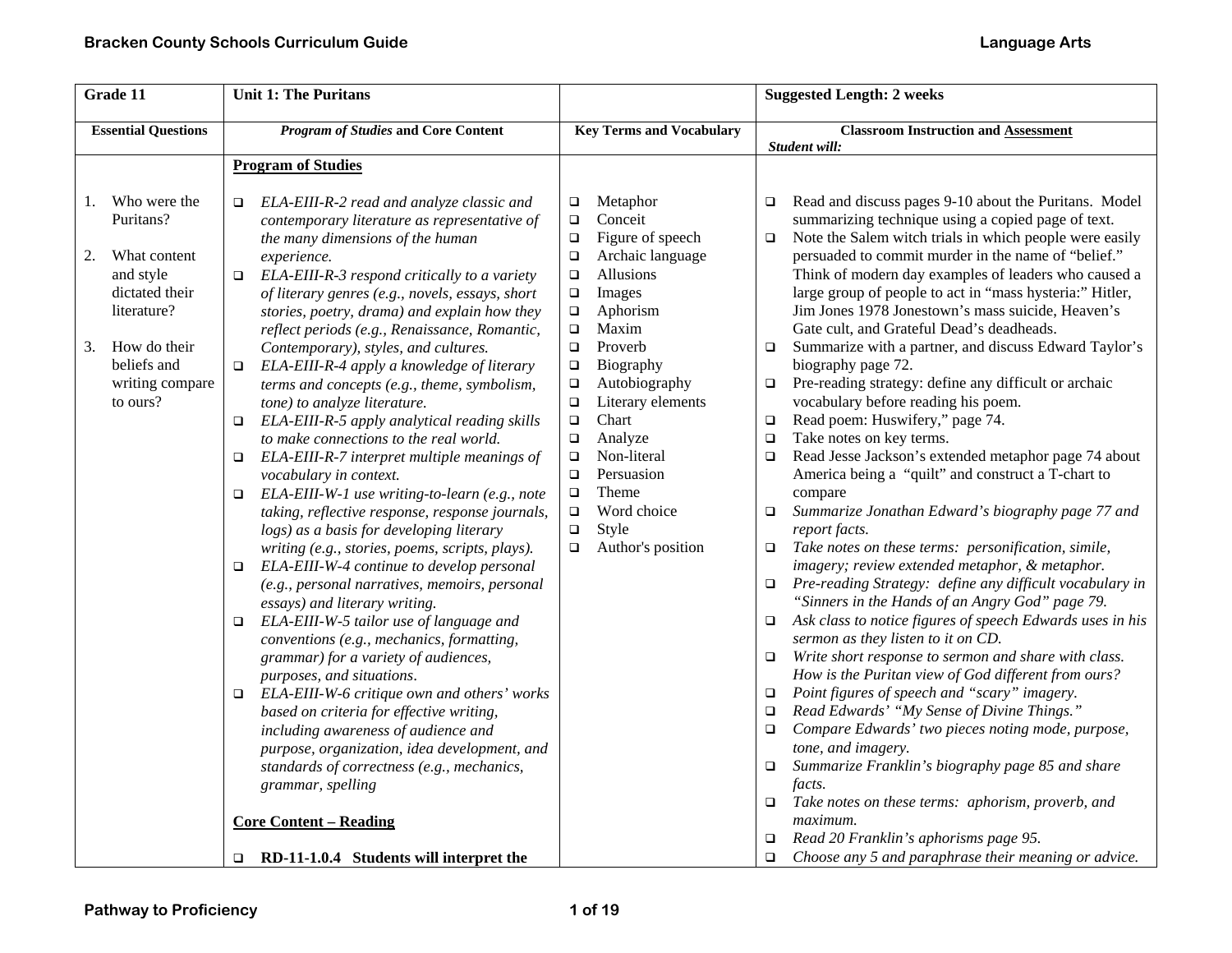| Grade 11                   | <b>Unit 1: The Puritans</b>                                                                                                                                                                                                                                                                                                                                                                                                                                                                                                                                                                                                                                                                                                                                                                                                                                                                                                                                                                                                                                                                                                                                                                                                                                                                                                                                                                                                                                                                                         |                                 | <b>Suggested Length: 2 weeks</b>                                                                                                                                                                                                                                                                                                                                                                                                                                                                                                                                                                                                                                                                                                                                                                                                    |
|----------------------------|---------------------------------------------------------------------------------------------------------------------------------------------------------------------------------------------------------------------------------------------------------------------------------------------------------------------------------------------------------------------------------------------------------------------------------------------------------------------------------------------------------------------------------------------------------------------------------------------------------------------------------------------------------------------------------------------------------------------------------------------------------------------------------------------------------------------------------------------------------------------------------------------------------------------------------------------------------------------------------------------------------------------------------------------------------------------------------------------------------------------------------------------------------------------------------------------------------------------------------------------------------------------------------------------------------------------------------------------------------------------------------------------------------------------------------------------------------------------------------------------------------------------|---------------------------------|-------------------------------------------------------------------------------------------------------------------------------------------------------------------------------------------------------------------------------------------------------------------------------------------------------------------------------------------------------------------------------------------------------------------------------------------------------------------------------------------------------------------------------------------------------------------------------------------------------------------------------------------------------------------------------------------------------------------------------------------------------------------------------------------------------------------------------------|
| <b>Essential Questions</b> | <b>Program of Studies and Core Content</b>                                                                                                                                                                                                                                                                                                                                                                                                                                                                                                                                                                                                                                                                                                                                                                                                                                                                                                                                                                                                                                                                                                                                                                                                                                                                                                                                                                                                                                                                          | <b>Key Terms and Vocabulary</b> | <b>Classroom Instruction and Assessment</b><br>Student will:                                                                                                                                                                                                                                                                                                                                                                                                                                                                                                                                                                                                                                                                                                                                                                        |
|                            | meaning of jargon, dialect, or specialized<br>vocabulary found in a passage. DOK 2<br>RD-11-2.0.1 Students will paraphrase<br>□<br>information in a passage. DOK 2<br>RD-11-2.0.6 Students will explain the main<br>$\Box$<br>ideas of a passage and identify the key<br>ideas or information that support them.<br>DOK <sub>3</sub><br>RD-11-2.0.7 Students will make inferences,<br>□<br>draw conclusions or make generalizations<br>based on evidence from a passage. DOK 3<br>RD-11-3.0.3 Students will explain an<br>$\Box$<br>author's position based on evidence in a<br>passage. DOK 2<br>RD-11-3.0.4 Students will accept or reject<br>$\Box$<br>an argument, giving supporting evidence<br>from the passage. DOK 3<br>RD-11-3.0.8 Students will analyze or<br>□<br>evaluate the use of persuasive or<br>propaganda techniques within a passage.<br>DOK <sub>3</sub><br>RD-11-3.0.9 Students will explain the<br>$\Box$<br>appropriateness of an argument for an<br>intended audience. DOK 3<br>RD-11-4.0.1 Students will analyze the content<br>□<br>or make connections as it applies to students'<br>lives (text-to-self), real-world issues (text-to-<br>world) or other texts (text-to-text).<br>RD-11-5.0.1 Students will compare and<br>□<br>contrast the characteristics of a variety of<br>literary genres. DOK 3<br>RD-11-5.0.2 Students will analyze or<br>$\Box$<br>evaluate the effectiveness of literary<br>elements (e.g., theme, characterization,<br>setting, point of view, conflict and |                                 | Use their responses as a means of discussing each one.<br>$\Box$<br>Note the Puritan philosophy contained in his aphorisms:<br>$\Box$<br>thrift, industry, patience, economy, virtuous living, etc.<br>Read part of Franklin's autobiography page 92.<br>$\Box$<br>Discuss his determination and effort. Note the Puritan<br>$\Box$<br>philosophy contained in his 13 virtues.<br>Ask class to determine which one they think is the most<br>$\Box$<br>important and which one they think is the least<br>important. Are these virtues still important today?<br>Complete graphic organizer that helps students to<br>$\Box$<br>compare the three Puritan writers, noting which Puritan<br>characteristics they each contain.<br>Review for test. Answer Multiple Choice questions.<br>$\Box$<br><b>Short answer Test</b><br>$\Box$ |
|                            | resolution, plot, structure) within a<br>passage. DOK 3<br>RD-11-5.0.3 Students will analyze the<br>$\Box$                                                                                                                                                                                                                                                                                                                                                                                                                                                                                                                                                                                                                                                                                                                                                                                                                                                                                                                                                                                                                                                                                                                                                                                                                                                                                                                                                                                                          |                                 |                                                                                                                                                                                                                                                                                                                                                                                                                                                                                                                                                                                                                                                                                                                                                                                                                                     |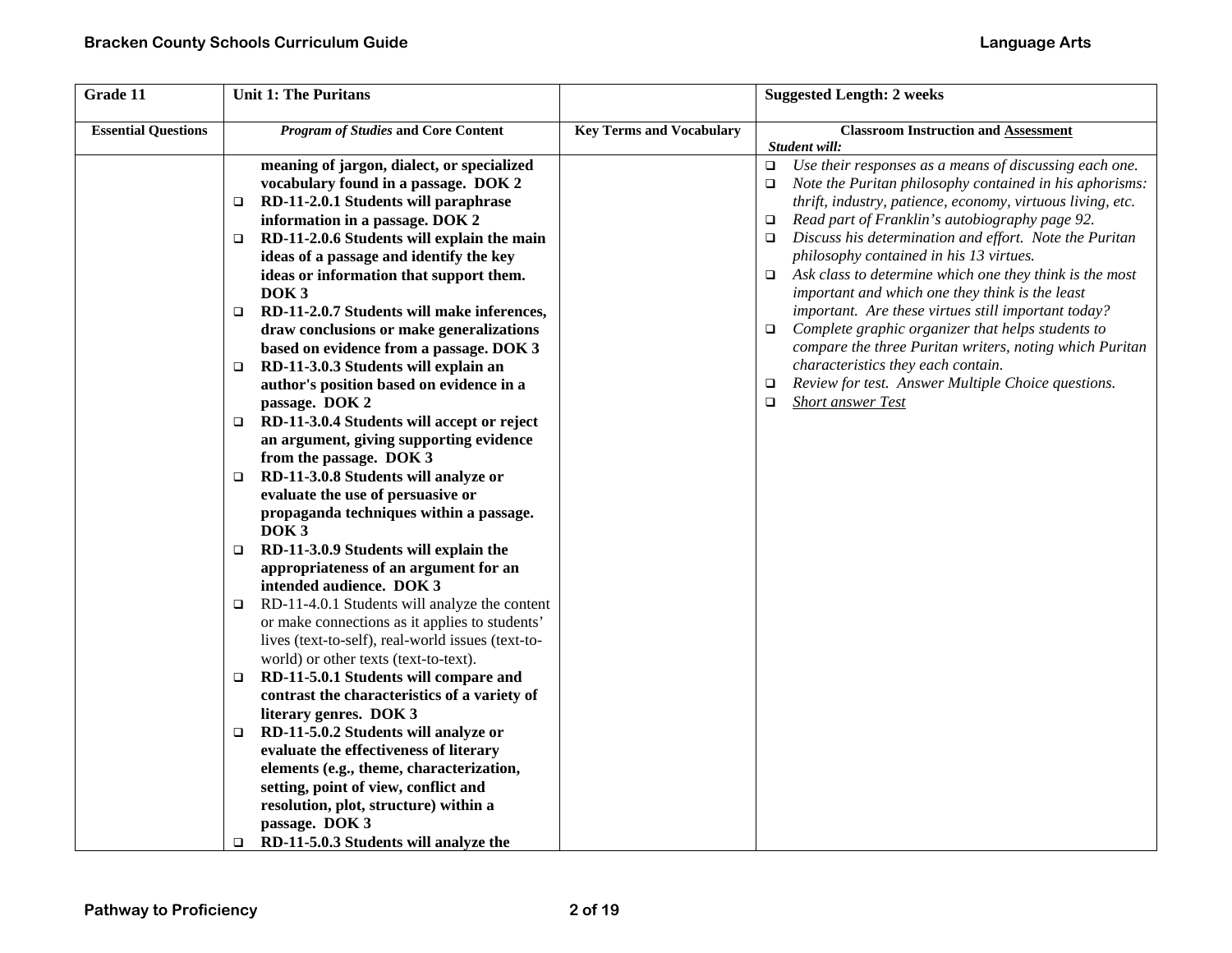| Grade 11                   | <b>Unit 1: The Puritans</b>                   |                                 | <b>Suggested Length: 2 weeks</b>            |
|----------------------------|-----------------------------------------------|---------------------------------|---------------------------------------------|
|                            |                                               |                                 |                                             |
| <b>Essential Questions</b> | <i>Program of Studies</i> and Core Content    | <b>Key Terms and Vocabulary</b> | <b>Classroom Instruction and Assessment</b> |
|                            |                                               |                                 | Student will:                               |
|                            | author's use of literary devices in a passage |                                 |                                             |
|                            | (e.g., symbolism, irony, analogies, imagery,  |                                 |                                             |
|                            | figurative language). DOK 3                   |                                 |                                             |
|                            | RD-11-5.0.4 Students will critique the        |                                 |                                             |
|                            | author's word choice, style, tone or          |                                 |                                             |
|                            | content. DOK 3                                |                                 |                                             |
|                            | RD-11-5.0.6 Students will analyze the ways    |                                 |                                             |
|                            | in which similar themes or ideas are          |                                 |                                             |
|                            | developed in more than one text. DOK 4        |                                 |                                             |

|    | Grade 11                                                                                                                                                             | Unit 2: "Where I am From" poetry writing                                                                                                                                                                                                                                                                                                                                                                                                                                                                                                       |                                                                                                  |                                                                                                                                                                                                                    |                                      | <b>Suggested Length: 1 week</b>                                                                                                                                                                                                                                                                                                                                                                                                                                                                                                                                |
|----|----------------------------------------------------------------------------------------------------------------------------------------------------------------------|------------------------------------------------------------------------------------------------------------------------------------------------------------------------------------------------------------------------------------------------------------------------------------------------------------------------------------------------------------------------------------------------------------------------------------------------------------------------------------------------------------------------------------------------|--------------------------------------------------------------------------------------------------|--------------------------------------------------------------------------------------------------------------------------------------------------------------------------------------------------------------------|--------------------------------------|----------------------------------------------------------------------------------------------------------------------------------------------------------------------------------------------------------------------------------------------------------------------------------------------------------------------------------------------------------------------------------------------------------------------------------------------------------------------------------------------------------------------------------------------------------------|
|    | <b>Essential Questions</b>                                                                                                                                           | <b>Program of Studies and Core Content</b>                                                                                                                                                                                                                                                                                                                                                                                                                                                                                                     |                                                                                                  | <b>Key Terms and Vocabulary</b>                                                                                                                                                                                    |                                      | <b>Classroom Instruction and Assessment</b><br>Student will:                                                                                                                                                                                                                                                                                                                                                                                                                                                                                                   |
|    |                                                                                                                                                                      | <b>Program of Studies</b>                                                                                                                                                                                                                                                                                                                                                                                                                                                                                                                      |                                                                                                  |                                                                                                                                                                                                                    |                                      |                                                                                                                                                                                                                                                                                                                                                                                                                                                                                                                                                                |
| 2. | What is a<br>narrative,<br>autobiographica<br>l, free verse<br>poem?<br>How can I<br>create a<br>autobiographica<br>1 poem imitating<br>styles from<br>other models? | ELA-EIII-R-2 read and analyze classic and<br>□<br>contemporary literature as representative of<br>the many dimensions of the human<br>experience.<br>ELA-EIII-R-3 respond critically to a variety<br>$\Box$<br>of literary genres (e.g., novels, essays, short<br>stories, poetry, drama) and explain how they<br>reflect periods (e.g., Renaissance, Romantic,<br>Contemporary), styles, and cultures.<br>ELA-EIII-R-4 apply a knowledge of literary<br>$\Box$<br>terms and concepts (e.g., theme, symbolism,<br>tone) to analyze literature. | □<br>$\Box$<br>□<br>$\Box$<br>$\Box$<br>$\Box$<br>$\Box$<br>$\Box$<br>$\Box$<br>$\Box$<br>$\Box$ | Autobiographical<br>Free verse<br>Sensory details<br><b>Stanzas</b><br>Line breaks<br>Chronological order<br>Order of importance<br>Reflective thinking<br>Narrative<br>1st person point of<br>view<br>Pre-writing | $\Box$<br>□<br>$\Box$<br>$\Box$<br>□ | Read along and listen to George Ella Lyons' "Where I<br>am from" poem<br>Select lines and or phrases that you relate to with the<br>following four/five responses: amusing, sad, confusing,<br>like/dislike, and best part.<br>Listen and discuss each other's responses as a means to<br>analyze the poem.<br>Read my "Where I am from" poem and ask any<br>questions you may have about content, style, word<br>choice, etc.<br>Compare/contrast the two adult models noting the<br>strengths of both particularly.                                          |
| 3. | How can I<br>revise my poem<br>to raise to a<br>higher level of<br>performance on<br>the holistic<br>scoring guide?                                                  | ELA-EIII-R-5 apply analytical reading skills<br>$\Box$<br>to make connections to the real world.<br>ELA-EIII-R-7 interpret multiple meanings of<br>$\Box$<br>vocabulary in context.<br>ELA-EIII-W-1 use writing-to-learn (e.g., note<br>$\Box$<br>taking, reflective response, response journals,<br>logs) as a basis for developing literary<br>writing (e.g., stories, poems, scripts, plays).<br>ELA-EIII-W-4 continue to develop personal<br>$\Box$<br>(e.g., personal narratives, memoirs, personal                                       | $\Box$<br>❏<br>□<br>□                                                                            | Drafting<br>Revising<br>Editing<br>Publishing                                                                                                                                                                      | □<br>□                               | Prewriting: recall and list of at least 30 childhood<br>memories that coincide with the categories Lyon and<br>Story employed and add any you find necessary: chores,<br>games, toys, backyard, foods, smells, sounds, holidays,<br>first friends & crushes, important family members, pets,<br>expressions, church, places, best and worst memory,<br>earliest recalled memory, etc.<br>Read and analyze previous proficient/distinguished<br>models noting introduction, organization, line breaks,<br>stanzas, concrete sensory detail with adjectives, & a |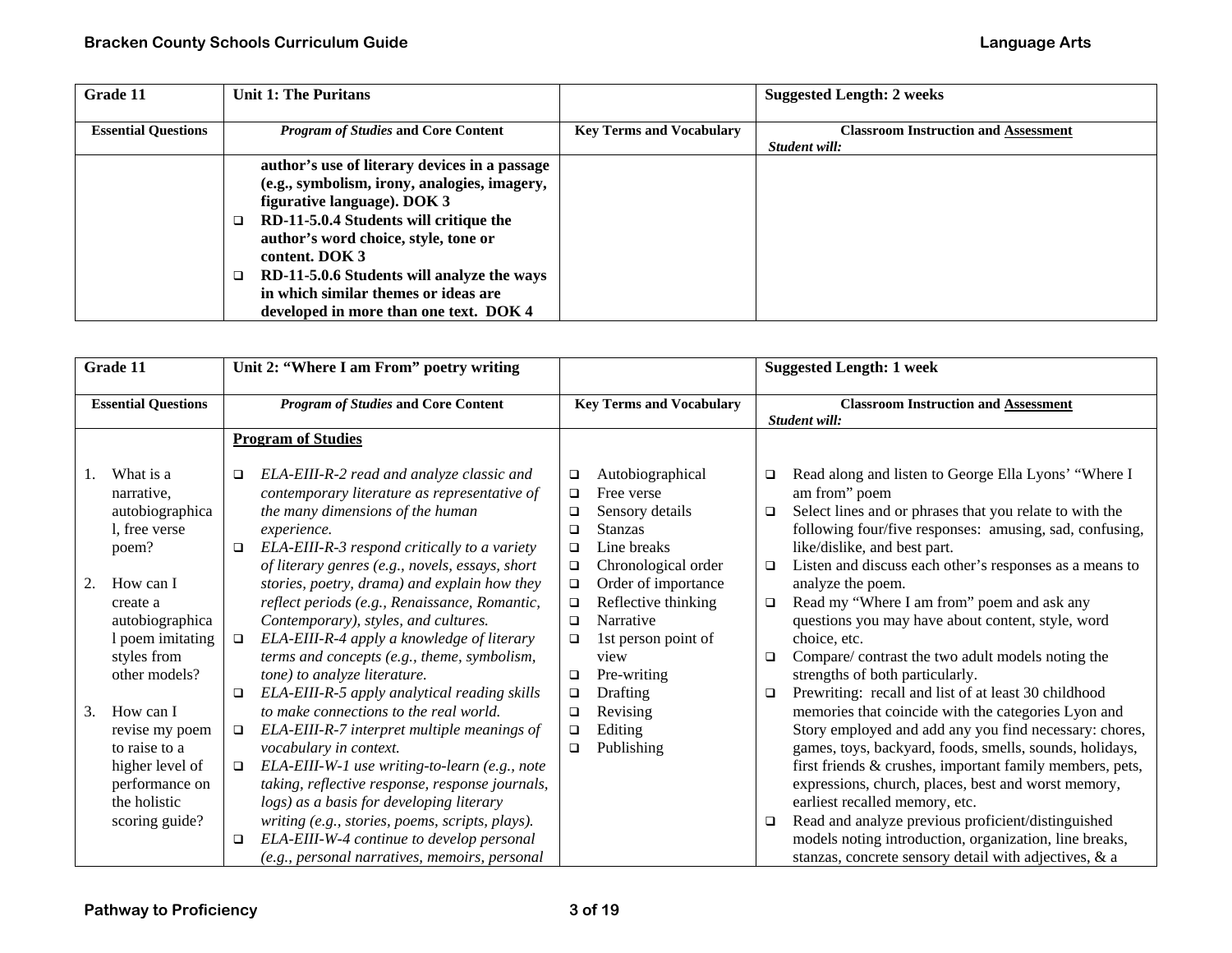| Grade 11                   | Unit 2: "Where I am From" poetry writing                                                                                                                                                                                                                                                                                                                                                                                                                                                                                                                                                                                                                                                                                                                                                                                                                                                                                                                                                                                                                                                                                                                                                                                                                                                                                                                                                                                                                                                                                                                                |                                 | <b>Suggested Length: 1 week</b>                                                                                                                                                                                                                                                                                                                                                                                                                                                                                                                                                                                                                                                                                                                    |
|----------------------------|-------------------------------------------------------------------------------------------------------------------------------------------------------------------------------------------------------------------------------------------------------------------------------------------------------------------------------------------------------------------------------------------------------------------------------------------------------------------------------------------------------------------------------------------------------------------------------------------------------------------------------------------------------------------------------------------------------------------------------------------------------------------------------------------------------------------------------------------------------------------------------------------------------------------------------------------------------------------------------------------------------------------------------------------------------------------------------------------------------------------------------------------------------------------------------------------------------------------------------------------------------------------------------------------------------------------------------------------------------------------------------------------------------------------------------------------------------------------------------------------------------------------------------------------------------------------------|---------------------------------|----------------------------------------------------------------------------------------------------------------------------------------------------------------------------------------------------------------------------------------------------------------------------------------------------------------------------------------------------------------------------------------------------------------------------------------------------------------------------------------------------------------------------------------------------------------------------------------------------------------------------------------------------------------------------------------------------------------------------------------------------|
| <b>Essential Questions</b> | <b>Program of Studies and Core Content</b>                                                                                                                                                                                                                                                                                                                                                                                                                                                                                                                                                                                                                                                                                                                                                                                                                                                                                                                                                                                                                                                                                                                                                                                                                                                                                                                                                                                                                                                                                                                              | <b>Key Terms and Vocabulary</b> | <b>Classroom Instruction and Assessment</b><br>Student will:                                                                                                                                                                                                                                                                                                                                                                                                                                                                                                                                                                                                                                                                                       |
|                            | essays) and literary writing.<br>ELA-EIII-W-5 tailor use of language and<br>$\Box$<br>conventions (e.g., mechanics, formatting,<br>grammar) for a variety of audiences,<br>purposes, and situations.<br>ELA-EIII-W-6 critique own and others' works<br>$\Box$<br>based on criteria for effective writing,<br>including awareness of audience and<br>purpose, organization, idea development, and<br>standards of correctness (e.g., mechanics,<br>grammar, spelling).<br><b>Core Content – Reading</b><br>$\Box$ RD-11-1.04 Students will interpret the<br>meaning of jargon, dialect, or specialized<br>vocabulary found in a passage. DOK 2<br>RD-11-2.03 Students will apply the<br>$\Box$<br>information contained in a passage to<br>accomplish a task/procedure or to answer<br>questions about a passage. DOK 2<br>RD-11-4.0.1 Students will analyze the content<br>$\Box$<br>or make connections as it applies to students'<br>lives (text-to-self), real-world issues (text-to-<br>world) or other texts (text-to-text).<br>RD-11-5.0.1 Students will compare and<br>$\Box$<br>contrast the characteristics of a variety of<br>literary genres. DOK 3<br>RD-11-5.03 Students will analyze the<br>$\Box$<br>author's use of literary devices in a passage<br>(e.g., symbolism, irony, analogies, imagery,<br>figurative language). DOK 3<br>RD-11-5.0.5 Students will compare or<br>$\Box$<br>contrast elements, views, ideas, or events<br>presented in one or more passages. DOK 4<br><b>Core Content – Writing</b><br>WR-HS-1.1.0 Purpose/Audience: Students |                                 | reflective ending.<br>Arrange prewriting list in either order of importance or<br>$\Box$<br>chronological order.<br>Use rubric (designed after the Holistic scoring guide<br>$\Box$<br>guide's six writing criteria) to assist in the composition<br>of your draft.<br>□ Create your own autobiographical, free verse poem<br>Peer evaluate each other's drafts.<br>$\Box$<br>Assess your peer's suggestions as to one's you think<br>$\Box$<br>will help improve your poem and ignore the ones that<br>won't.<br>Type and edit poem on computer.<br>$\Box$<br>After teacher-rubric evaluation, revise your final copy to<br>$\Box$<br>try to raise your performance level to a proficient or<br>distinguished poem as part of your semester exam. |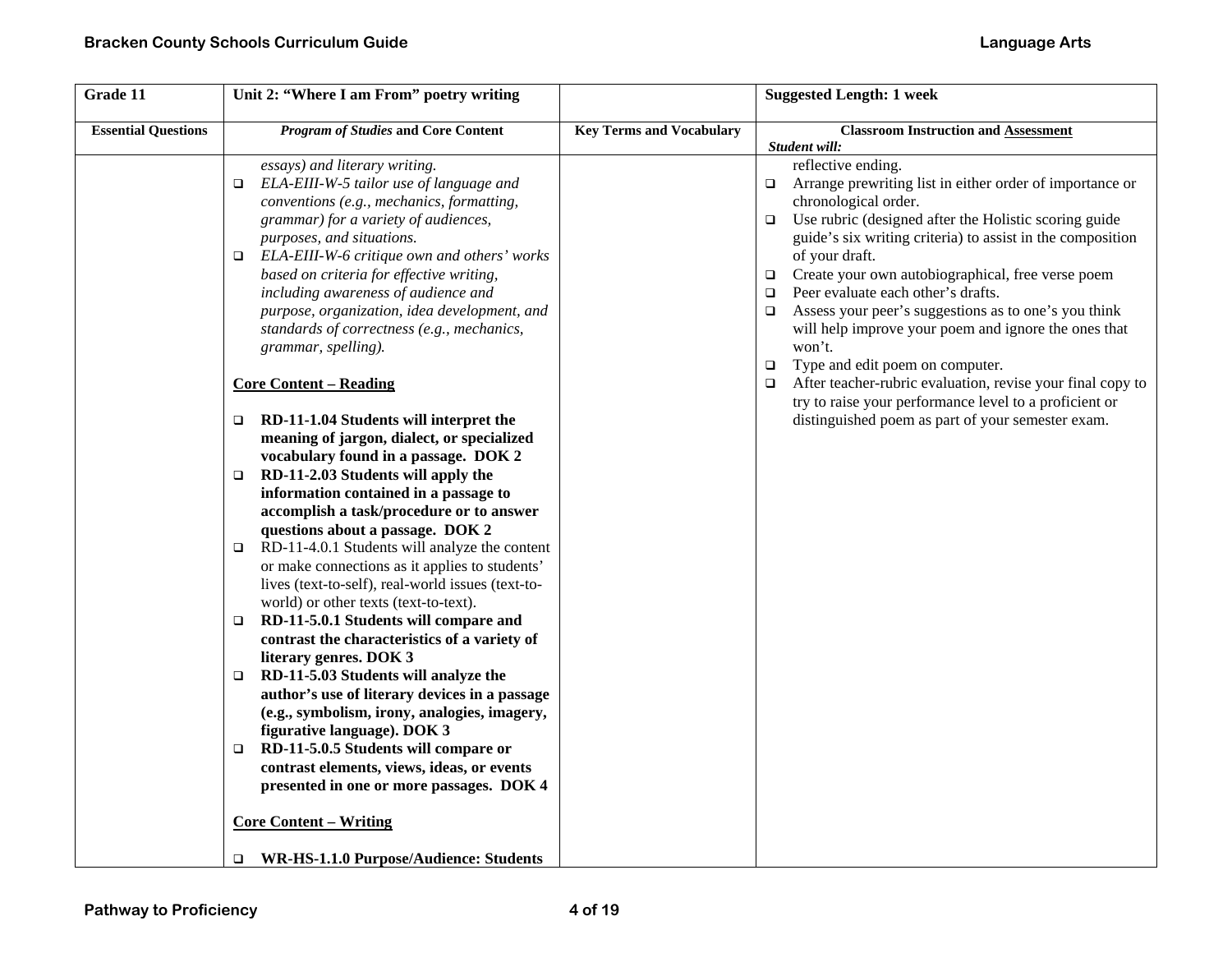| Grade 11                   | Unit 2: "Where I am From" poetry writing                                                                                                                                                                                                                                                                                                                                                                                                                                                                                                                                                                                                                         |                                 | <b>Suggested Length: 1 week</b>                              |
|----------------------------|------------------------------------------------------------------------------------------------------------------------------------------------------------------------------------------------------------------------------------------------------------------------------------------------------------------------------------------------------------------------------------------------------------------------------------------------------------------------------------------------------------------------------------------------------------------------------------------------------------------------------------------------------------------|---------------------------------|--------------------------------------------------------------|
| <b>Essential Questions</b> | <b>Program of Studies and Core Content</b>                                                                                                                                                                                                                                                                                                                                                                                                                                                                                                                                                                                                                       | <b>Key Terms and Vocabulary</b> | <b>Classroom Instruction and Assessment</b><br>Student will: |
|                            | will establish and maintain a focused<br>purpose to communicate with an authentic<br>audience by<br>Narrowing the topic to present an idea,<br>$\Box$<br>theme or thesis<br>Choosing a perspective authentic to the<br>$\Box$<br>writer<br>Analyzing and addressing the needs of<br>$\Box$<br>the intended audience<br>Adhering to the characteristics of the<br>$\Box$<br>form<br>Applying a suitable tone<br>$\Box$<br>Allowing voice to emerge when<br>$\Box$<br>appropriate DOK 4                                                                                                                                                                            |                                 |                                                              |
|                            | WR-HS-1.1.02 In Literary Writing,<br>$\Box$<br>Students will communicate to an<br>$\Box$<br>audience about the human condition (e.g.,<br>by painting a picture, recreating a feeling,<br>telling a story, capturing a moment,<br>evoking an image, or showing an<br>extraordinary perception of the ordinary).<br>Students will apply characteristics of the<br>$\Box$<br>selected form (e.g., short story,<br>play/script, poem).<br>Students will sustain point of view.<br>$\Box$<br>Students will sustain a suitable tone or<br>$\Box$<br>appropriate voice.<br>Students will apply fictional perspective<br>$\Box$<br>in literary writing when appropriate. |                                 |                                                              |
|                            | WR-HS-1.2.0 Idea Development/Support:<br>$\Box$<br>Students will support main ideas and<br>deepen the audience's understanding of<br>purpose by<br>$\Box$ Developing logical, justified, and<br>suitable explanations<br><b>Providing relevant elaboration</b><br>$\Box$<br><b>Explaining related connections or</b><br>$\Box$                                                                                                                                                                                                                                                                                                                                   |                                 |                                                              |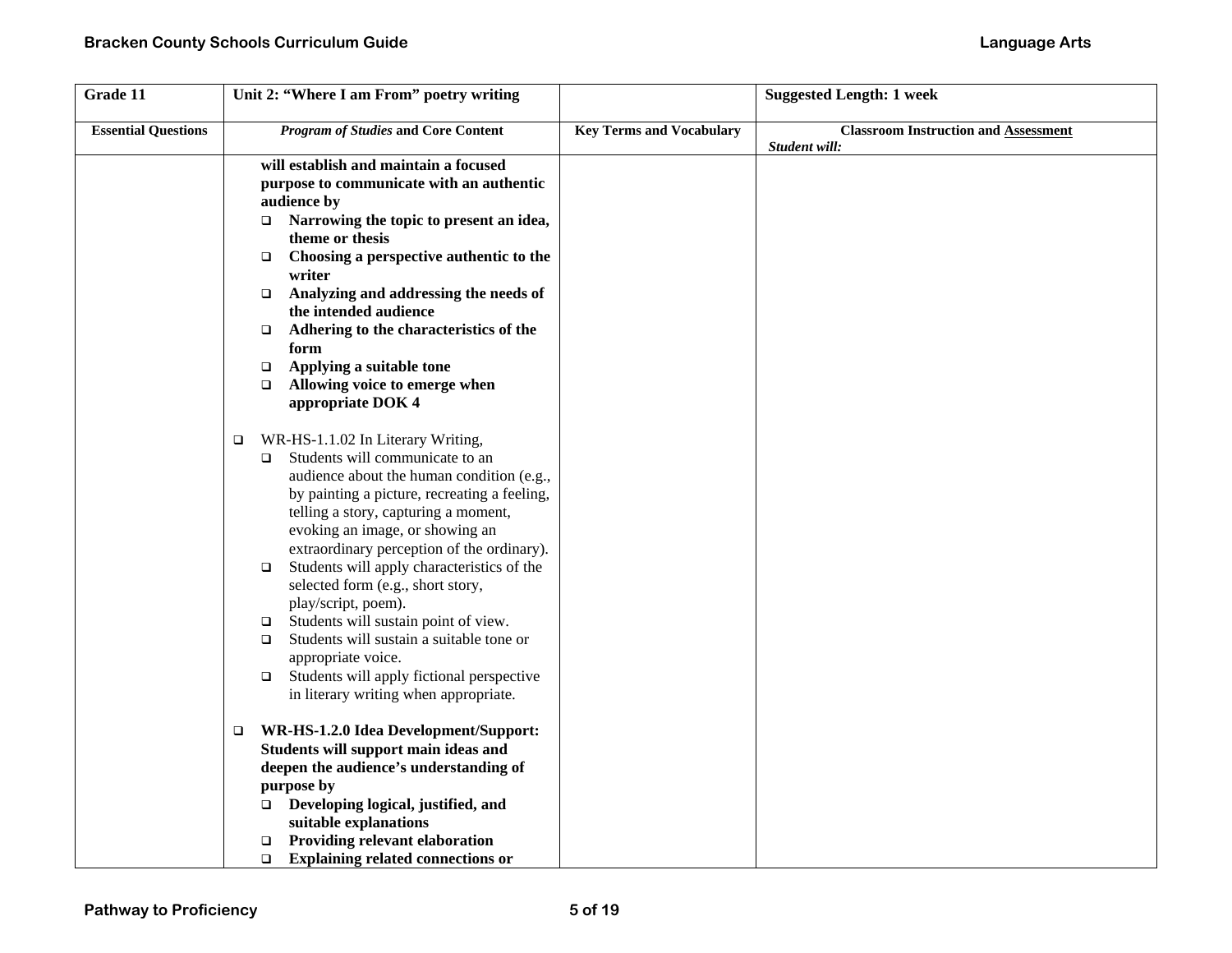| Grade 11                   | Unit 2: "Where I am From" poetry writing              |                                 | <b>Suggested Length: 1 week</b>                              |
|----------------------------|-------------------------------------------------------|---------------------------------|--------------------------------------------------------------|
| <b>Essential Questions</b> | <b>Program of Studies and Core Content</b>            | <b>Key Terms and Vocabulary</b> | <b>Classroom Instruction and Assessment</b><br>Student will: |
|                            | reflections                                           |                                 |                                                              |
|                            | Applying idea development strategies<br>$\Box$        |                                 |                                                              |
|                            | appropriate to the form DOK 4                         |                                 |                                                              |
|                            | WR-HS-1.2.2 In Personal Expressive/Literary<br>$\Box$ |                                 |                                                              |
|                            | Writing,                                              |                                 |                                                              |
|                            | Students will communicate theme/main<br>$\Box$        |                                 |                                                              |
|                            | idea through use of literary elements                 |                                 |                                                              |
|                            | appropriate to the genre:                             |                                 |                                                              |
|                            | Students will develop characters<br>$\Box$            |                                 |                                                              |
|                            | (fictional/non-fictional) through                     |                                 |                                                              |
|                            | emotions, actions, reactions, actions,                |                                 |                                                              |
|                            | reactions, descriptions, thoughts, or                 |                                 |                                                              |
|                            | dialogue when appropriate.                            |                                 |                                                              |
|                            | Students will develop plot/story line<br>$\Box$       |                                 |                                                              |
|                            | appropriate to form.                                  |                                 |                                                              |
|                            | Students will develop an appropriate<br>□             |                                 |                                                              |
|                            | setting, mood, scene, image, or feeling.              |                                 |                                                              |
|                            | Students will incorporate literary or<br>$\Box$       |                                 |                                                              |
|                            | poetic devices (e.g., simile, metaphor,               |                                 |                                                              |
|                            | personification) for an intentional effect.           |                                 |                                                              |
|                            | Students will incorporate reflection,<br>$\Box$       |                                 |                                                              |
|                            | insight and analysis when appropriate.                |                                 |                                                              |
|                            | WR-HS-2.3.0 Organization: Students will<br>$\Box$     |                                 |                                                              |
|                            | create unity and coherence to accomplish              |                                 |                                                              |
|                            | the focused purpose by                                |                                 |                                                              |
|                            | <b>Engaging the audience</b><br>$\Box$                |                                 |                                                              |
|                            | <b>Establishing a context for reading</b><br>$\Box$   |                                 |                                                              |
|                            | when appropriate                                      |                                 |                                                              |
|                            | Communicating ideas and support in a<br>$\Box$        |                                 |                                                              |
|                            | meaningful order                                      |                                 |                                                              |
|                            | Applying transitions and transitional<br>$\Box$       |                                 |                                                              |
|                            | elements to guide the reader through                  |                                 |                                                              |
|                            | the piece                                             |                                 |                                                              |
|                            | Developing effective closure DOK 3<br>$\Box$          |                                 |                                                              |
|                            | WR-HS-2.3.2 In Personal Expressive/Literary<br>▫      |                                 |                                                              |
|                            | Writing,                                              |                                 |                                                              |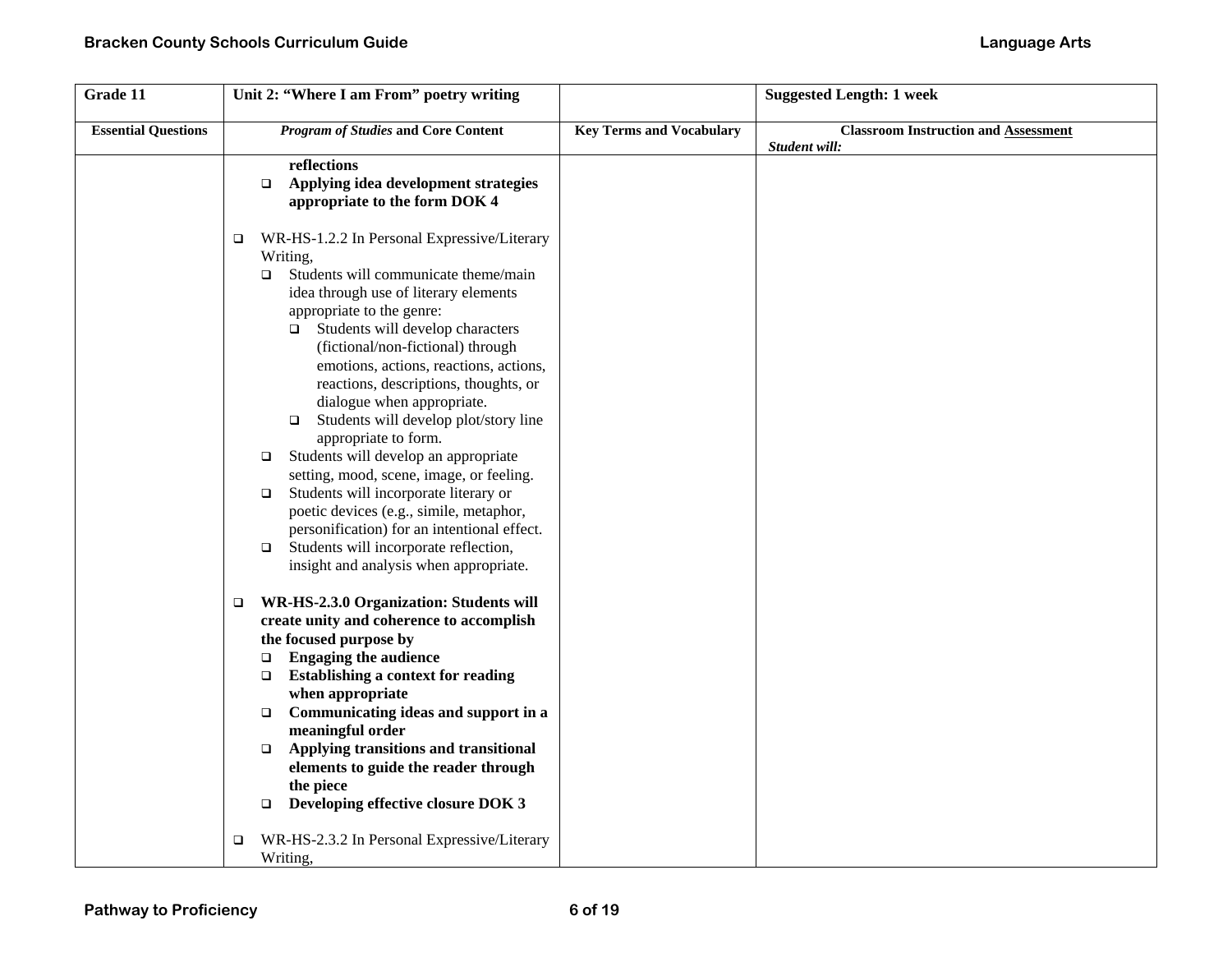| Grade 11                   | Unit 2: "Where I am From" poetry writing                   |                                 | <b>Suggested Length: 1 week</b>             |
|----------------------------|------------------------------------------------------------|---------------------------------|---------------------------------------------|
| <b>Essential Questions</b> | <b>Program of Studies and Core Content</b>                 | <b>Key Terms and Vocabulary</b> | <b>Classroom Instruction and Assessment</b> |
|                            |                                                            |                                 | Student will:                               |
|                            | Students will engage the interest of the<br>$\Box$         |                                 |                                             |
|                            | reader.                                                    |                                 |                                             |
|                            | Students will communicate ideas and<br>$\Box$              |                                 |                                             |
|                            | details in meaningful order.                               |                                 |                                             |
|                            | Students will apply organizational<br>$\Box$               |                                 |                                             |
|                            | devices (e.g. foreshadowing, flashback)                    |                                 |                                             |
|                            | when appropriate.                                          |                                 |                                             |
|                            | Students will apply a variety of<br>$\Box$                 |                                 |                                             |
|                            | transitions or transitional elements                       |                                 |                                             |
|                            | between ideas and details to guide the                     |                                 |                                             |
|                            | reader.                                                    |                                 |                                             |
|                            | Students will apply effective<br>$\Box$                    |                                 |                                             |
|                            | paragraphing.<br>Students will arrange poetic stanzas in a |                                 |                                             |
|                            | $\Box$<br>way that enhances the meaning through            |                                 |                                             |
|                            | the use of white space, line breaks, and                   |                                 |                                             |
|                            | shape.                                                     |                                 |                                             |
|                            | Students will create effective<br>$\Box$                   |                                 |                                             |
|                            | conclusions.                                               |                                 |                                             |
|                            |                                                            |                                 |                                             |
|                            | <b>WR-HS-2.4.0 Sentence Structure: Students</b><br>$\Box$  |                                 |                                             |
|                            | will create effective sentences by                         |                                 |                                             |
|                            | Applying a variety of structures and<br>$\Box$             |                                 |                                             |
|                            | lengths                                                    |                                 |                                             |
|                            | <b>Maintaining parallel structure</b><br>$\Box$            |                                 |                                             |
|                            | Developing complete and correct<br>$\Box$                  |                                 |                                             |
|                            | sentences unless using unconventional                      |                                 |                                             |
|                            | structures for effect when appropriate<br>DOK <sub>3</sub> |                                 |                                             |
|                            |                                                            |                                 |                                             |
|                            | WR-HS-3.5.0 Language: Students will<br>$\Box$              |                                 |                                             |
|                            | exemplify effective language choices by                    |                                 |                                             |
|                            | Applying correct grammar and usage<br>$\Box$               |                                 |                                             |
|                            | Applying concise use of language<br>$\Box$                 |                                 |                                             |
|                            | Incorporating strong verbs, precise<br>$\Box$              |                                 |                                             |
|                            | nouns, concrete details, and sensory                       |                                 |                                             |
|                            | details                                                    |                                 |                                             |
|                            | Applying language appropriate to the<br>$\Box$             |                                 |                                             |
|                            | content, purpose and audience DOK 2                        |                                 |                                             |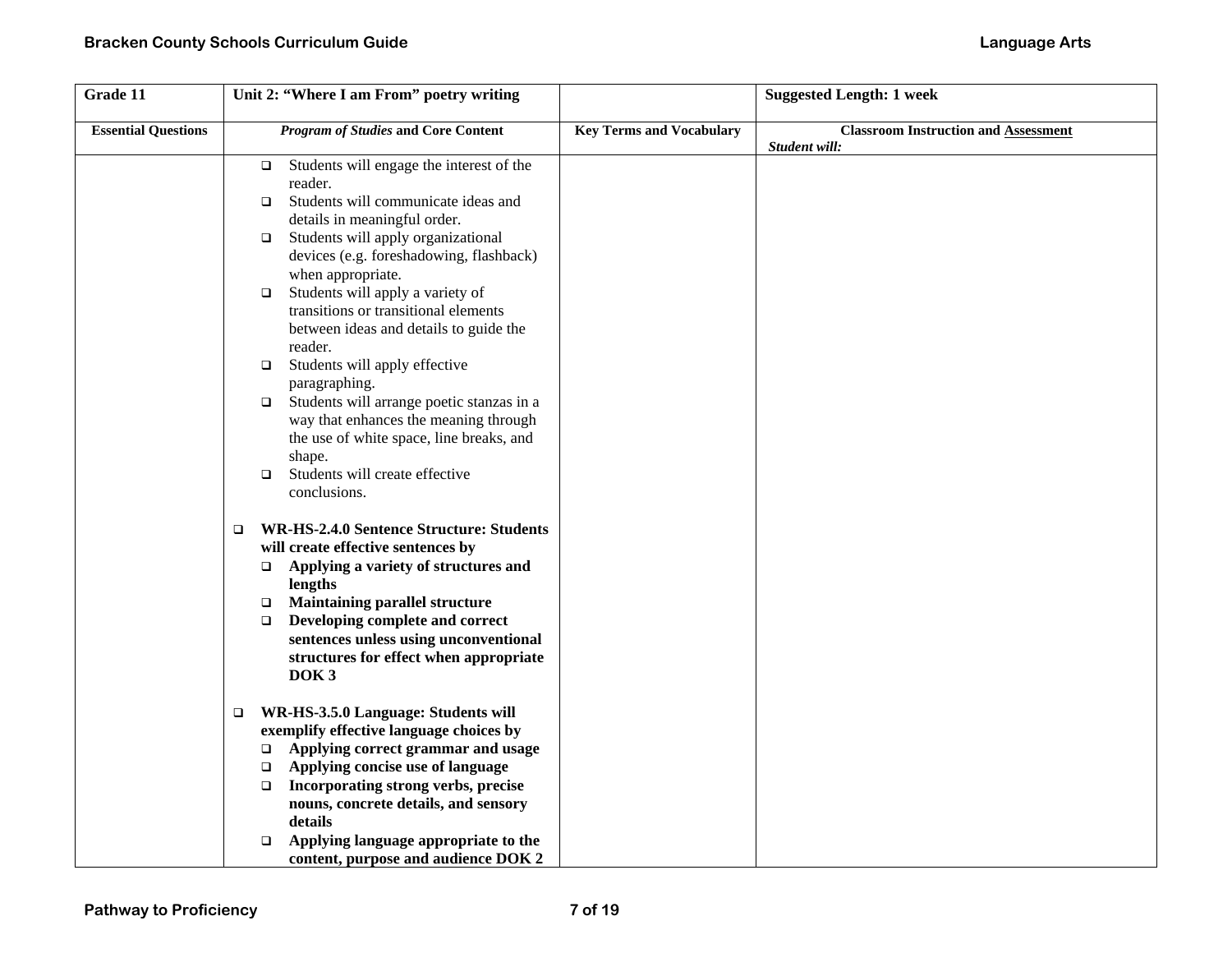| Grade 11                   | Unit 2: "Where I am From" poetry writing                                                                                                                                                                                                                                                                                                                                                                                                                                                                                                                                                                     |                                 | <b>Suggested Length: 1 week</b>                              |
|----------------------------|--------------------------------------------------------------------------------------------------------------------------------------------------------------------------------------------------------------------------------------------------------------------------------------------------------------------------------------------------------------------------------------------------------------------------------------------------------------------------------------------------------------------------------------------------------------------------------------------------------------|---------------------------------|--------------------------------------------------------------|
| <b>Essential Questions</b> | <b>Program of Studies and Core Content</b>                                                                                                                                                                                                                                                                                                                                                                                                                                                                                                                                                                   | <b>Key Terms and Vocabulary</b> | <b>Classroom Instruction and Assessment</b><br>Student will: |
|                            | WR-HS-3.5.2 In Personal Expressive/Literary<br>$\Box$<br>Writing,<br>Students will adhere to standard<br>$\Box$<br>guidelines for usage and grammar or<br>apply non-standard for an intentional<br>effect.<br>Students will incorporate language based<br>$\Box$<br>on economy, precision, richness, or<br>impact on the reader.<br>Students will develop ideas through<br>$\Box$<br>descriptive or figurative language.                                                                                                                                                                                     |                                 |                                                              |
|                            | WR-HS-3.6.0 Correctness: Students will<br>$\Box$<br>communicate clearly by<br><b>Applying correct spelling</b><br>$\Box$<br>Applying correct punctuation<br>$\Box$<br>Applying correct capitalization<br>$\Box$<br>Incorporating acceptable departure<br>$\Box$<br>from standard correctness to enhance<br>meaning when appropriate<br><b>Incorporating appropriate</b><br>$\Box$<br>documentation of ideas and<br>information from outside sources (e.g.,<br>citing authors or titles within the text,<br>listing sources, documenting sources in<br>text and/or on a Works Cited page)<br>DOK <sub>2</sub> |                                 |                                                              |
|                            | WR-HS-4.8.0 Prewriting:<br>$\Box$<br>Establishing a purpose and<br>$\Box$<br>central/controlling idea or focus<br>Identifying and analyzing the audience<br>$\Box$<br>Determining the most appropriate form to<br>$\Box$<br>meet the needs of purpose and audience<br>Generating ideas (e.g., mapping,<br>$\Box$<br>webbing, note taking, interviewing,<br>researching and other writing-to-learn<br>activities)                                                                                                                                                                                             |                                 |                                                              |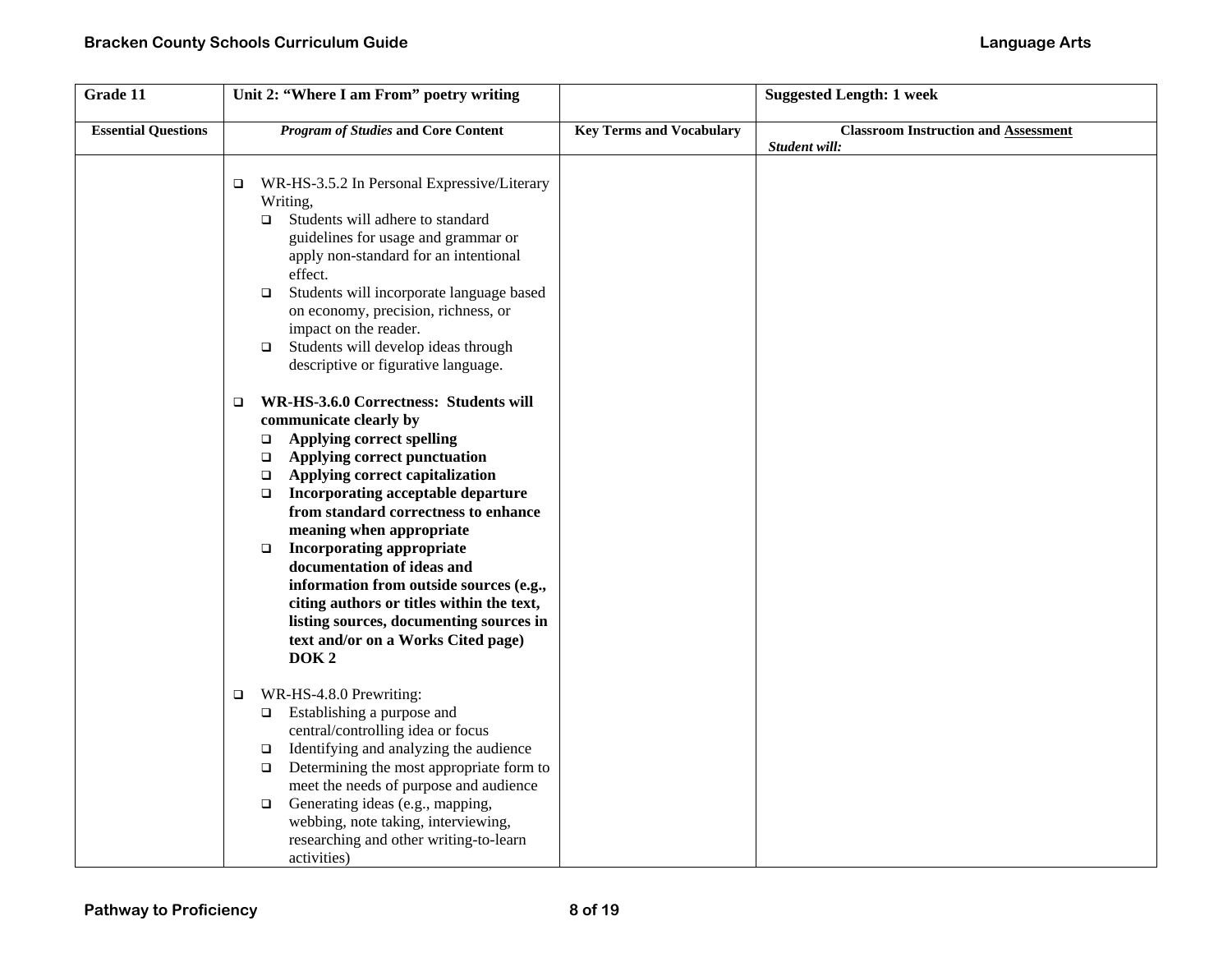| Grade 11                   | Unit 2: "Where I am From" poetry writing                                                                                                                                                                                                                                                                                                                                                                                                                                                                                                                                                                                                       |                                 | <b>Suggested Length: 1 week</b>                              |
|----------------------------|------------------------------------------------------------------------------------------------------------------------------------------------------------------------------------------------------------------------------------------------------------------------------------------------------------------------------------------------------------------------------------------------------------------------------------------------------------------------------------------------------------------------------------------------------------------------------------------------------------------------------------------------|---------------------------------|--------------------------------------------------------------|
| <b>Essential Questions</b> | <b>Program of Studies and Core Content</b>                                                                                                                                                                                                                                                                                                                                                                                                                                                                                                                                                                                                     | <b>Key Terms and Vocabulary</b> | <b>Classroom Instruction and Assessment</b><br>Student will: |
|                            | $\Box$ Organizing ideas – consider other models<br>of good writing and appropriate text<br>structures to match purpose and organize<br>information                                                                                                                                                                                                                                                                                                                                                                                                                                                                                             |                                 |                                                              |
|                            | WR-HS-4.9.0 Drafting<br>$\Box$<br>Writing draft(s) for an intended audience<br>$\Box$<br>Developing topic, elaborating ideas,<br>$\Box$<br>exploring sentence variety and language<br>use                                                                                                                                                                                                                                                                                                                                                                                                                                                      |                                 |                                                              |
|                            | WR-HS-4.10.0 Revising (Content/Ideas)<br>$\Box$<br>Reflecting to determine where to add,<br>$\Box$<br>delete, rearrange, define/redefine, or<br>elaborate content<br>Conferencing with teacher or peer(s) to<br>$\Box$<br>help determine where to add, delete,<br>rearrange, define/redefine or elaborate<br>content<br>Checking for accuracy of content<br>$\Box$<br>Considering voice, tone, style, intended<br>$\Box$<br>audience, coherence, transitions, pacing<br>Comparing with rubric criteria and<br>$\Box$<br>anchor papers/models<br>Considering effectiveness of language<br>$\Box$<br>usage and sentences to communicate<br>ideas |                                 |                                                              |
|                            | <b>Revising Skills</b><br>Idea Development<br>Students will narrow topic for selected<br>writing.<br>Students will identify topic sentence of a<br>$\Box$<br>paragraph that is purposefully placed to<br>enhance reader awareness.<br>Students will select appropriate<br>$\Box$<br>supporting details relevant to a specific<br>writing category (e.g., dialogue,<br>predictions, findings from research,                                                                                                                                                                                                                                     |                                 |                                                              |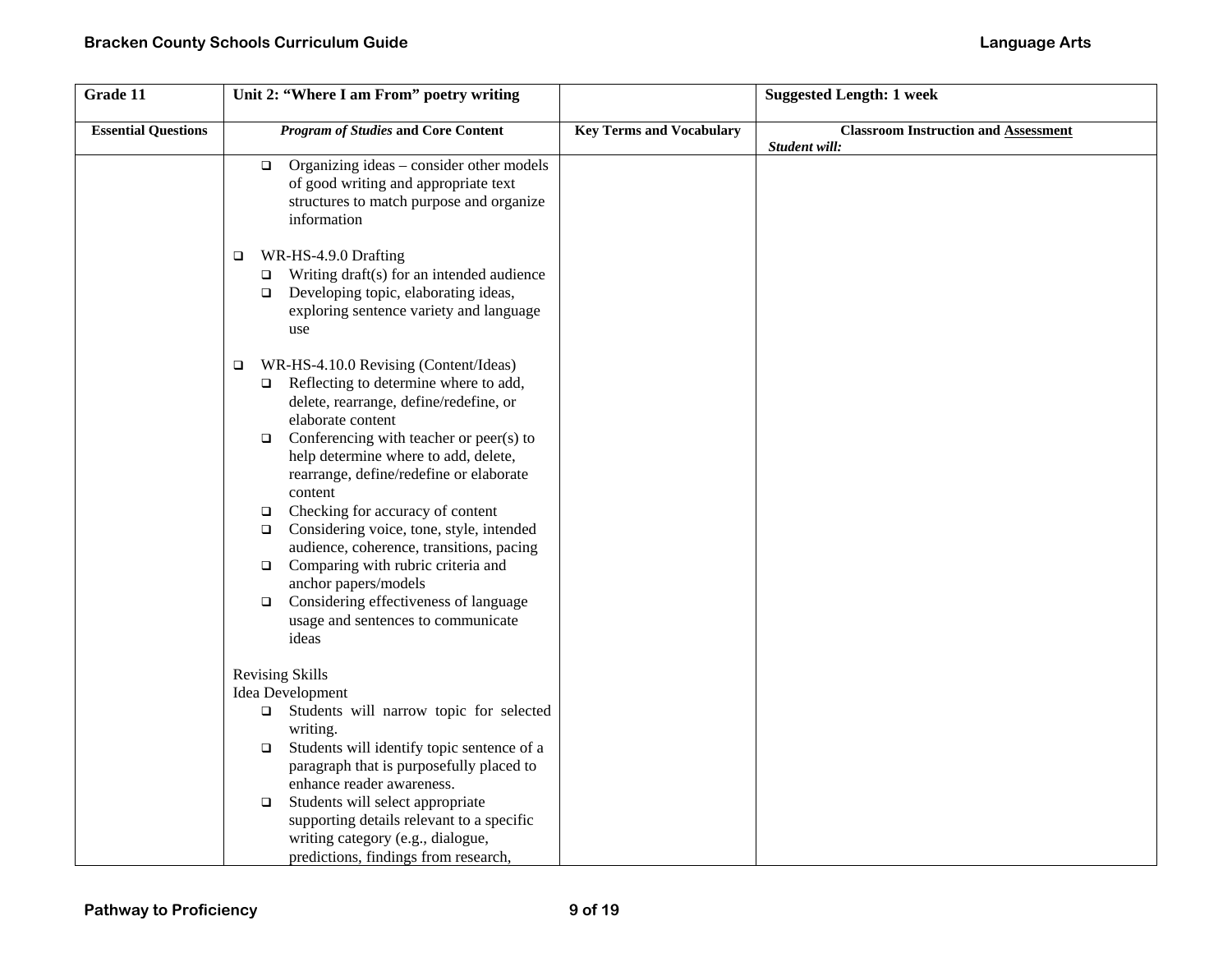| Grade 11                   | Unit 2: "Where I am From" poetry writing                                                                                                                                                                                                                                                                                                                                                                                                                                                                                      |                                 | <b>Suggested Length: 1 week</b>                              |
|----------------------------|-------------------------------------------------------------------------------------------------------------------------------------------------------------------------------------------------------------------------------------------------------------------------------------------------------------------------------------------------------------------------------------------------------------------------------------------------------------------------------------------------------------------------------|---------------------------------|--------------------------------------------------------------|
| <b>Essential Questions</b> | <b>Program of Studies and Core Content</b>                                                                                                                                                                                                                                                                                                                                                                                                                                                                                    | <b>Key Terms and Vocabulary</b> | <b>Classroom Instruction and Assessment</b><br>Student will: |
|                            | needed definitions, causes and effects,<br>comparisons, contrasts, reference to<br>concepts).<br>Students will delete extraneous/irrelevant<br>$\Box$<br>materials.                                                                                                                                                                                                                                                                                                                                                           |                                 |                                                              |
|                            | Organization<br>Students will correct sentences that are<br>$\Box$<br>out of chronological/sequential order or<br>insert new sentences in the correct<br>chronological/sequential position.<br>Students will compose effective and<br>$\Box$<br>subtle transitions.<br>Students will develop effective<br>$\Box$<br>introductions and closures for writing.<br>Students will apply appropriate usage of<br>$\Box$<br>parallelism (e.g. word forms, lists,<br>phrases, clauses, sentences, organization,<br>idea development). |                                 |                                                              |
|                            | Word Choice<br>Students will eliminate redundant words<br>$\Box$<br>and phrases.<br>Students will apply the most specific<br>$\Box$<br>word for use in a sentence.                                                                                                                                                                                                                                                                                                                                                            |                                 |                                                              |
|                            | WR-HS-4.11.0 Editing (Conventions and<br>$\Box$<br>Mechanics)<br>Checking for correctness with self,<br>$\Box$<br>teacher or peer(s)<br>Language usage<br>$\Box$<br>Sentence structure<br>$\Box$<br>Spelling<br>$\Box$<br>Capitalization<br>$\Box$<br>Punctuation<br>$\Box$<br>Documentation of sources<br>$\Box$<br>Using resources to support editing (e.g.,<br>$\Box$<br>spell check, dictionaries, thesauri,<br>handbooks)                                                                                                |                                 |                                                              |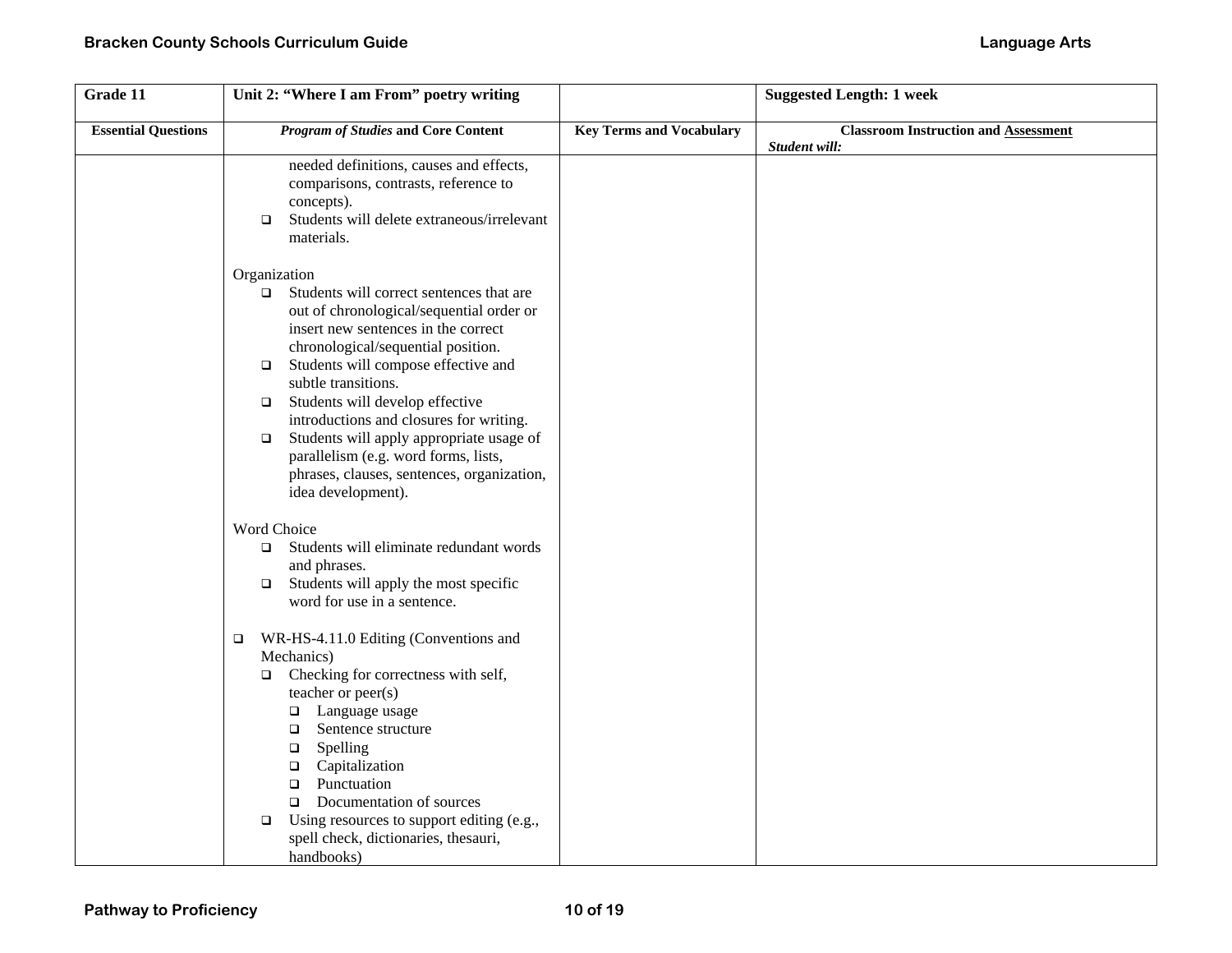| Grade 11                   | Unit 2: "Where I am From" poetry writing                                                                                                                                                                                                                                                                                                                                                                                                                                                                                                                                                           |                                 | <b>Suggested Length: 1 week</b>                              |
|----------------------------|----------------------------------------------------------------------------------------------------------------------------------------------------------------------------------------------------------------------------------------------------------------------------------------------------------------------------------------------------------------------------------------------------------------------------------------------------------------------------------------------------------------------------------------------------------------------------------------------------|---------------------------------|--------------------------------------------------------------|
| <b>Essential Questions</b> | <b>Program of Studies and Core Content</b>                                                                                                                                                                                                                                                                                                                                                                                                                                                                                                                                                         | <b>Key Terms and Vocabulary</b> | <b>Classroom Instruction and Assessment</b><br>Student will: |
|                            | <b>Editing Skills</b><br>Language Usage<br>Students will apply knowledge of<br>$\Box$<br>subject/verb agreement with both<br>singular and plural subjects.<br>Students will apply knowledge of<br>□<br>present, past and future tenses.<br>Students will apply knowledge of<br>$\Box$<br>comparative and superlative forms of<br>adjectives and adverbs.<br>Students will apply knowledge of special<br>◻<br>problems in usage, (i.e., a/an, to/two/too,<br>their/there/they're) and pronoun<br>reference and double negatives.<br>Students will apply knowledge of<br>□<br>idiomatic expressions. |                                 |                                                              |

| Grade 11                   | Unit 3: memoir                                          |                                   | <b>Suggested Length: introduction two weeks</b>                  |
|----------------------------|---------------------------------------------------------|-----------------------------------|------------------------------------------------------------------|
|                            |                                                         |                                   |                                                                  |
| <b>Essential Questions</b> | <b>Program of Studies and Core Content</b>              | <b>Key Terms and Vocabulary</b>   | <b>Classroom Instruction and Assessment</b>                      |
|                            |                                                         |                                   | Student will:                                                    |
|                            | <b>Program of Studies</b>                               |                                   |                                                                  |
| What are the               | ELA-EIII-R-5 apply analytical reading skills<br>$\Box$  | Personal narrative<br>□           | Complete 100 item personal inventory<br>prewriting<br>❏          |
| features of a              | to make connections to the real world.                  | Personal essay<br>$\Box$          | sheet                                                            |
| memoir?                    | ELA-EIII-W-1 use writing-to-learn (e.g., note<br>$\Box$ | Memoir<br>$\Box$                  | Review prewriting sheet noting significant people,<br>□          |
| 2.<br>How can I            | taking, reflective response, response journals,         | Snapshot<br>$\Box$                | places, objects, and animals from their personal                 |
| revise my                  | logs) as a basis for developing literary                | Thought shot<br>$\Box$            | experience.                                                      |
| memoir to                  | writing (e.g., stories, poems, scripts, plays).         | Prewriting<br>❏                   | Select one important person, place, object, and animal<br>$\Box$ |
| improve its                | ELA-EIII-W-4 continue to develop personal<br>$\Box$     | Cluster<br>□                      | and recall (cluster) t memorable experiences for each            |
| performance                | (e.g., personal narratives, memoirs, personal           | Reflective thinking<br>$\Box$     | Distinguish the differences among personal narrative,<br>□       |
| level?                     | essays) and literary writing.                           | Holistic scoring guide:<br>$\Box$ | personal essay, and memoir                                       |
|                            | ELA-EIII-W-5 tailor use of language and<br>$\Box$       | purpose, audience, idea           | Decide which topic will produce the "best" memoir<br>□           |
|                            | conventions (e.g., mechanics, formatting,               | development,                      | Read, compare, analyze, & assess several memoirs<br>□            |
|                            | grammar) for a variety of audiences,                    | organization, sentence            | models (students', benchmarks, & professional) against           |
|                            | purposes, and situations.                               | structure, language,              | the criteria and performance levels on the holistic              |
|                            | ELA-EIII-W-6 critique own and others' works<br>□        | wording, correctness              | scoring guide                                                    |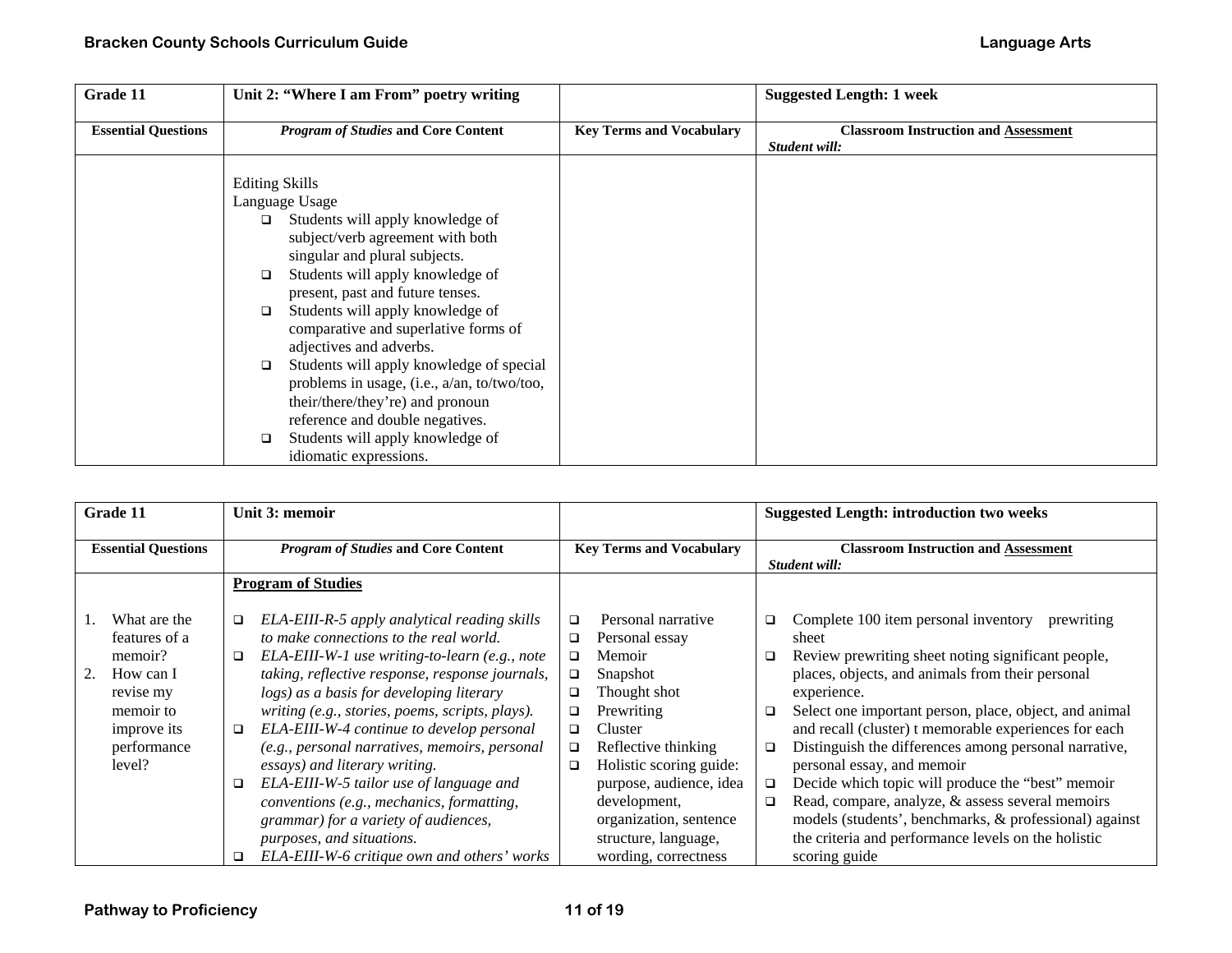| Grade 11                   | Unit 3: memoir                                                                                                                                                                                                                                                                                                                                                                                                                                                                                                                                                                                                                                                                                                                                                                                                                                                                                                                                                                                                                                                                                                                                                                                                                                                          |                                                                                                                                                                        | <b>Suggested Length: introduction two weeks</b>                                                                                                                                                                                                                                                                                                                                                                                                                                                                                                                                                                                                                                                                                                                                                                                                                                                                                                                                                                                                                                                                                                                                                                                                                                             |
|----------------------------|-------------------------------------------------------------------------------------------------------------------------------------------------------------------------------------------------------------------------------------------------------------------------------------------------------------------------------------------------------------------------------------------------------------------------------------------------------------------------------------------------------------------------------------------------------------------------------------------------------------------------------------------------------------------------------------------------------------------------------------------------------------------------------------------------------------------------------------------------------------------------------------------------------------------------------------------------------------------------------------------------------------------------------------------------------------------------------------------------------------------------------------------------------------------------------------------------------------------------------------------------------------------------|------------------------------------------------------------------------------------------------------------------------------------------------------------------------|---------------------------------------------------------------------------------------------------------------------------------------------------------------------------------------------------------------------------------------------------------------------------------------------------------------------------------------------------------------------------------------------------------------------------------------------------------------------------------------------------------------------------------------------------------------------------------------------------------------------------------------------------------------------------------------------------------------------------------------------------------------------------------------------------------------------------------------------------------------------------------------------------------------------------------------------------------------------------------------------------------------------------------------------------------------------------------------------------------------------------------------------------------------------------------------------------------------------------------------------------------------------------------------------|
| <b>Essential Questions</b> | <b>Program of Studies and Core Content</b>                                                                                                                                                                                                                                                                                                                                                                                                                                                                                                                                                                                                                                                                                                                                                                                                                                                                                                                                                                                                                                                                                                                                                                                                                              | <b>Key Terms and Vocabulary</b>                                                                                                                                        | <b>Classroom Instruction and Assessment</b>                                                                                                                                                                                                                                                                                                                                                                                                                                                                                                                                                                                                                                                                                                                                                                                                                                                                                                                                                                                                                                                                                                                                                                                                                                                 |
|                            | based on criteria for effective writing,<br>including awareness of audience and<br>purpose, organization, idea development, and<br>standards of correctness (e.g., mechanics,<br>grammar, spelling).<br>ELA-EIII-I-3 use criteria to evaluate the<br>$\Box$<br>appropriateness of material accessed through<br>technology for a particular purpose<br>(additional supporting Academic Expectation<br>$(5.4)$ .<br><b>Core Content - Writing</b><br>WR-HS-1.2.0 Idea Development/Support:<br>$\Box$<br>Students will support main ideas and<br>deepen the audience's understanding of<br>purpose by<br>$\Box$ Developing logical, justified and<br>suitable explanations<br><b>Providing relevant elaboration</b><br>$\Box$<br><b>Explaining related connections or</b><br>$\Box$<br>reflections<br>Applying idea development strategies<br>$\Box$<br>appropriate to the form DOK 4<br>WR-HS-2.3.2 In Personal Expressive/Literary<br>$\Box$<br>Writing,<br>Students will engage the interest of the<br>$\Box$<br>reader.<br>Students will communicate ideas and<br>$\Box$<br>details in meaningful order.<br>Students will apply organizational<br>$\Box$<br>devices (e.g. foreshadowing, flashback)<br>when appropriate.<br>Students will apply a variety of<br>$\Box$ | Novice, apprentice,<br>$\Box$<br>proficient,<br>distinguished<br>Readability<br>$\Box$<br>Passive voice<br>$\Box$<br>Multi-syllable<br>$\Box$<br>Transitions<br>$\Box$ | Student will:<br>$\Box$ Read examples of well-written snapshots (a term<br>developed by Barry Lane that recreates a vivid memory<br>through words)<br>Distinguish between "snapshots" and "thought shots"<br>$\Box$<br>(one is physically descriptive while the other is mentally<br>reflective)<br>Select one memory from one memoir clusters and writes<br>$\Box$<br>a snapshot containing reflective though shots and/or<br>dialogue.<br>Conference with teacher about strengths and weaknesses<br>$\Box$<br>of snapshot; and revise.<br>Continue writing a memoir of 5 snapshots linked<br>$\Box$<br>together with transitions<br>Practice specific revisions strategies involving language,<br>$\Box$<br>sentences structure, and correctness.<br>Test readability on Microsoft Word<br>$\Box$<br>Apply revision strategies to won memoir draft to<br>$\Box$<br>improve readability level and/or to "boast" their draft up<br>a performance level<br>Peer critique draft for suggestions mainly on idea<br>$\Box$<br>development and organization<br>Revise memoir after teacher conference; critique draft<br>$\Box$<br>using holistic scoring guide.<br>Complete reflection sheet to use as an aid when writing<br>$\Box$<br>letter to reviewer and for revision during senior year. |
|                            | transitions or transitional elements<br>between ideas and details to guide the<br>reader.                                                                                                                                                                                                                                                                                                                                                                                                                                                                                                                                                                                                                                                                                                                                                                                                                                                                                                                                                                                                                                                                                                                                                                               |                                                                                                                                                                        |                                                                                                                                                                                                                                                                                                                                                                                                                                                                                                                                                                                                                                                                                                                                                                                                                                                                                                                                                                                                                                                                                                                                                                                                                                                                                             |
|                            | Students will apply effective<br>$\Box$                                                                                                                                                                                                                                                                                                                                                                                                                                                                                                                                                                                                                                                                                                                                                                                                                                                                                                                                                                                                                                                                                                                                                                                                                                 |                                                                                                                                                                        |                                                                                                                                                                                                                                                                                                                                                                                                                                                                                                                                                                                                                                                                                                                                                                                                                                                                                                                                                                                                                                                                                                                                                                                                                                                                                             |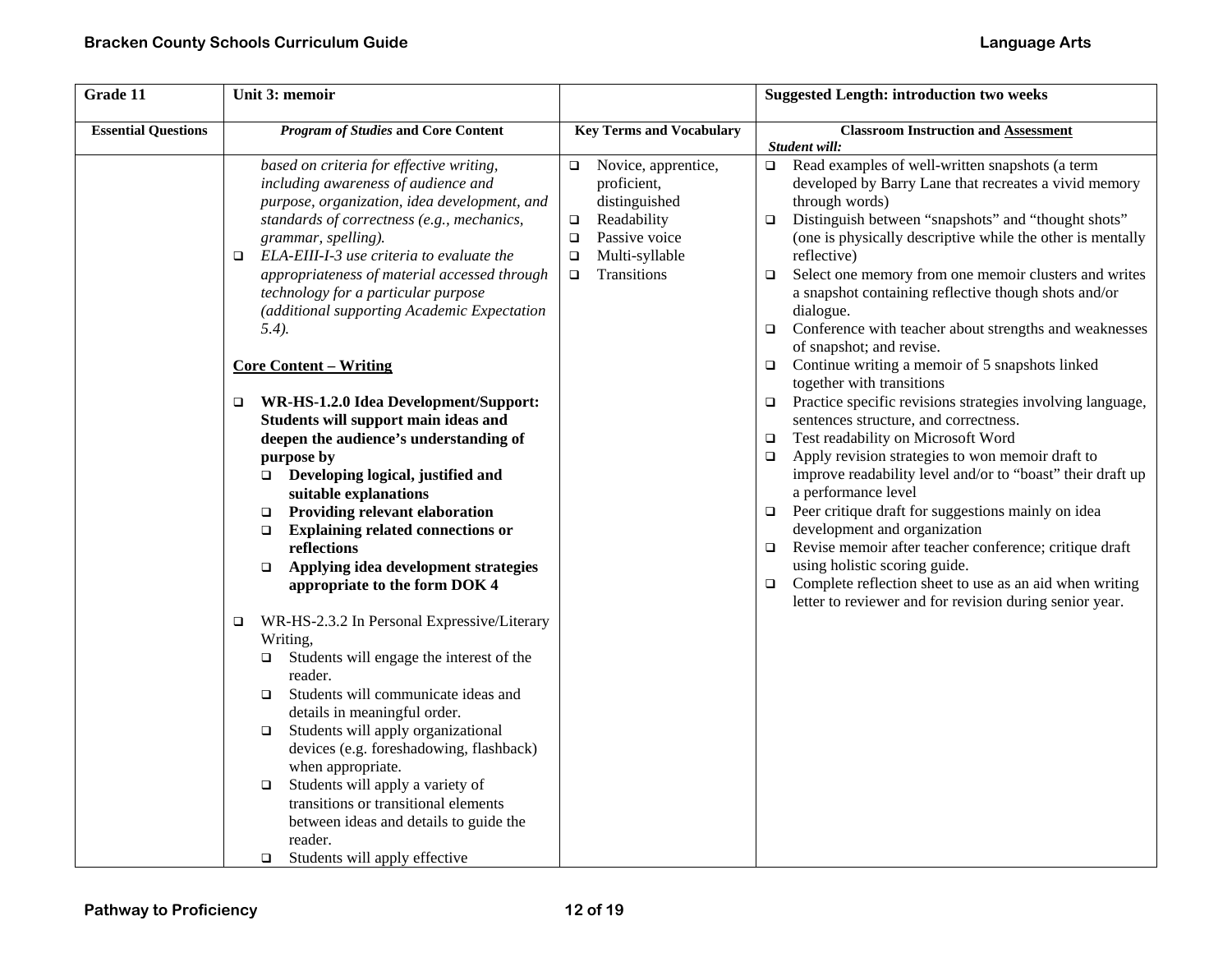| Grade 11                   | Unit 3: memoir                                                                                                                                                                                                                                                                                                                                                                                                         |                                 | <b>Suggested Length: introduction two weeks</b>              |
|----------------------------|------------------------------------------------------------------------------------------------------------------------------------------------------------------------------------------------------------------------------------------------------------------------------------------------------------------------------------------------------------------------------------------------------------------------|---------------------------------|--------------------------------------------------------------|
| <b>Essential Questions</b> | <b>Program of Studies and Core Content</b>                                                                                                                                                                                                                                                                                                                                                                             | <b>Key Terms and Vocabulary</b> | <b>Classroom Instruction and Assessment</b><br>Student will: |
|                            | paragraphing.<br>Students will arrange poetic stanzas in a<br>$\Box$<br>way that enhances the meaning through<br>the use of white space, line breaks and<br>shape.<br>Students will create effective<br>$\Box$<br>conclusions.                                                                                                                                                                                         |                                 |                                                              |
|                            | <b>WR-HS-2.4.0 Sentence Structure: Students</b><br>$\Box$<br>will create effective sentences by<br>Applying a variety of structures and<br>$\Box$<br>lengths<br><b>Maintaining parallel structure</b><br>$\Box$<br>Developing complete and correct<br>$\Box$<br>sentences unless using unconventional<br>structures for effect when appropriate<br>DOK <sub>3</sub>                                                    |                                 |                                                              |
|                            | WR-HS-3.5.0 Language: Students will<br>$\Box$<br>exemplify effective language choices by<br>Applying correct grammar and usage<br>$\Box$<br>Applying concise use of language<br>□<br>Incorporating strong verbs, precise<br>$\Box$<br>nouns, concrete details, and sensory<br>details<br>Applying language appropriate to the<br>$\Box$<br>content, purpose and audience DOK 2                                         |                                 |                                                              |
|                            | WR-HS-3.5.2 In Personal Expressive/Literary<br>$\Box$<br>Writing,<br>Students will adhere to standard<br>$\Box$<br>guidelines for usage and grammar or<br>apply nonstandard for an intentional<br>effect.<br>Students will incorporate language based<br>$\Box$<br>on economy, precision, richness or<br>impact on the reader.<br>Students will develop ideas through<br>$\Box$<br>descriptive or figurative language. |                                 |                                                              |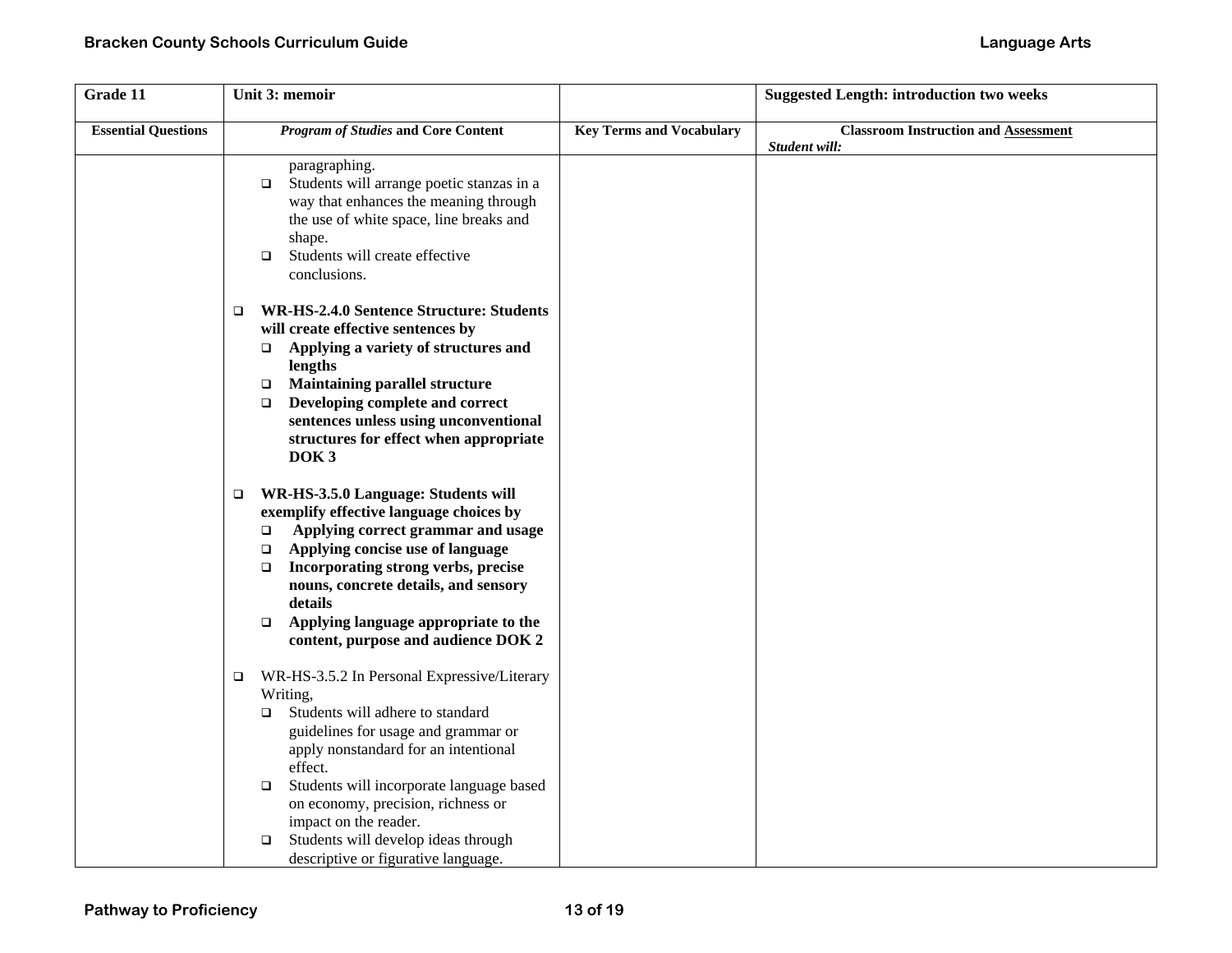| Grade 11                   | Unit 3: memoir                                                                                                                                                                                                                                                                                                                                                                                                                                                                                                                                                                                                                                                                                                       |                                 | <b>Suggested Length: introduction two weeks</b>              |
|----------------------------|----------------------------------------------------------------------------------------------------------------------------------------------------------------------------------------------------------------------------------------------------------------------------------------------------------------------------------------------------------------------------------------------------------------------------------------------------------------------------------------------------------------------------------------------------------------------------------------------------------------------------------------------------------------------------------------------------------------------|---------------------------------|--------------------------------------------------------------|
| <b>Essential Questions</b> | <b>Program of Studies and Core Content</b>                                                                                                                                                                                                                                                                                                                                                                                                                                                                                                                                                                                                                                                                           | <b>Key Terms and Vocabulary</b> | <b>Classroom Instruction and Assessment</b><br>Student will: |
|                            | WR-HS-3.6.0 Correctness: Students will<br>$\Box$<br>communicate clearly by<br><b>Applying correct spelling</b><br>$\Box$<br>Applying correct punctuation<br>$\Box$<br>Applying correct capitalization<br>$\Box$<br>Incorporating acceptable departure<br>$\Box$<br>from standard correctness to enhance<br>meaning when appropriate<br><b>Incorporating appropriate</b><br>$\Box$<br>documentation of ideas and<br>information from outside sources (e.g.,<br>citing authors or titles within the text,<br>listing sources, documenting sources in<br>text and/or on a Works Cited page)<br>DOK <sub>2</sub>                                                                                                         |                                 |                                                              |
|                            | WR-HS-4.8.0 Prewriting:<br>$\Box$<br>Establishing a purpose and<br>$\Box$<br>central/controlling idea or focus<br>Identifying and analyzing the audience<br>$\Box$<br>Determining the most appropriate form to<br>$\Box$<br>meet the needs of purpose and audience<br>Generating ideas (e.g., mapping,<br>$\Box$<br>webbing, note taking, interviewing,<br>researching and other writing-to-learn<br>activities)<br>Organizing ideas - consider other models<br>$\Box$<br>of good writing and appropriate text<br>structures to match purpose and organize<br>information<br>WR-HS-4.9.0 Drafting<br>$\Box$<br>Writing draft(s) for an intended audience<br>$\Box$<br>Developing topic, elaborating ideas,<br>$\Box$ |                                 |                                                              |
|                            | exploring sentence variety and language<br>use<br>WR-HS-4.10.0 Revising (Content/Ideas)<br>$\Box$                                                                                                                                                                                                                                                                                                                                                                                                                                                                                                                                                                                                                    |                                 |                                                              |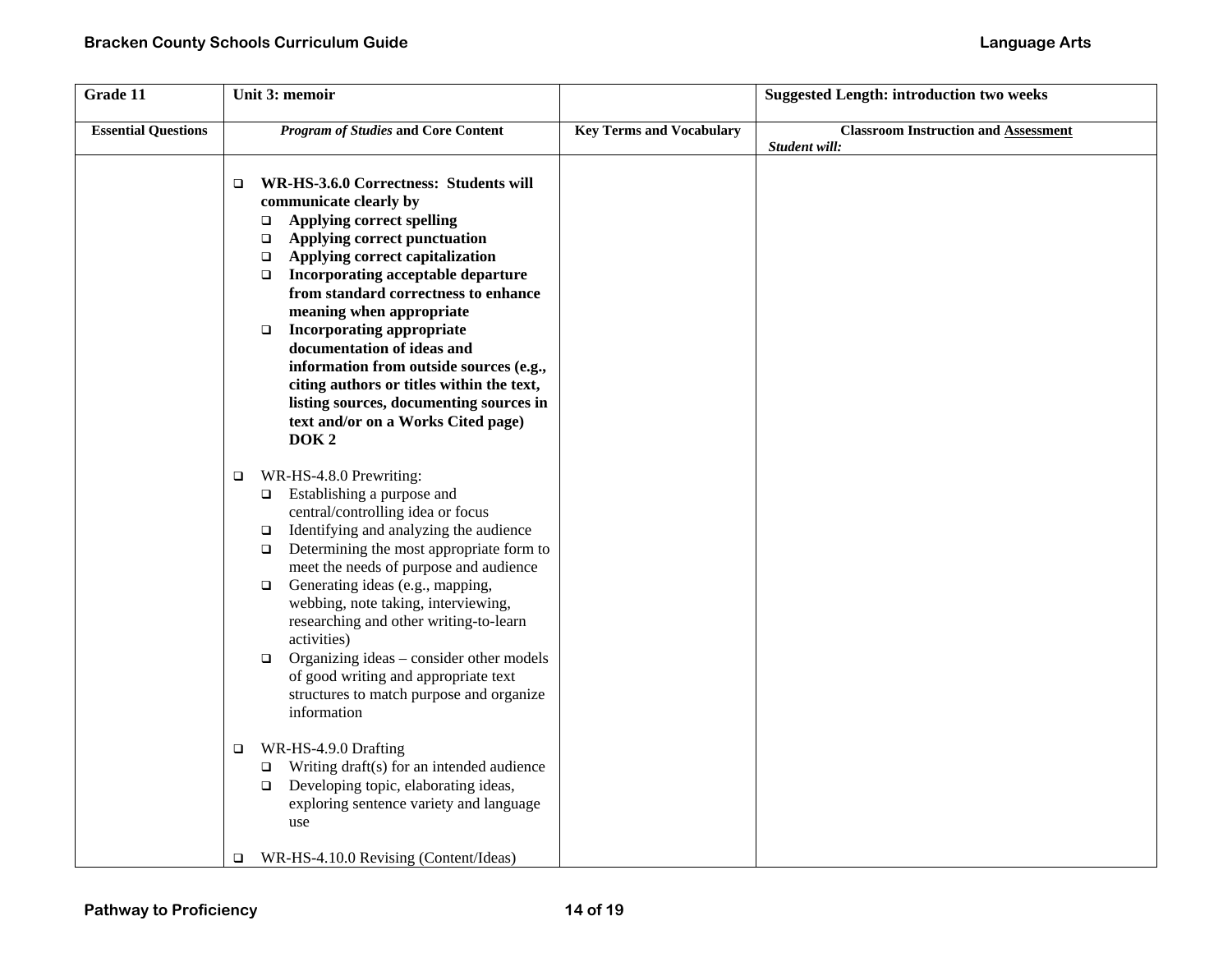| Grade 11                   | Unit 3: memoir                                                                                                                                                                                                                                                                                                                                                                                                                                                                                                                                                                                                                                                                                                                                                                                                                              |                                 | <b>Suggested Length: introduction two weeks</b>              |
|----------------------------|---------------------------------------------------------------------------------------------------------------------------------------------------------------------------------------------------------------------------------------------------------------------------------------------------------------------------------------------------------------------------------------------------------------------------------------------------------------------------------------------------------------------------------------------------------------------------------------------------------------------------------------------------------------------------------------------------------------------------------------------------------------------------------------------------------------------------------------------|---------------------------------|--------------------------------------------------------------|
| <b>Essential Questions</b> | <b>Program of Studies and Core Content</b>                                                                                                                                                                                                                                                                                                                                                                                                                                                                                                                                                                                                                                                                                                                                                                                                  | <b>Key Terms and Vocabulary</b> | <b>Classroom Instruction and Assessment</b><br>Student will: |
|                            | Reflecting to determine where to add,<br>$\Box$<br>delete, rearrange, define/redefine, or<br>elaborate content<br>Conferencing with teacher or peer(s) to<br>$\Box$<br>help determine where to add, delete,<br>rearrange, define/redefine or elaborate<br>content<br>Checking for accuracy of content<br>$\Box$<br>Considering voice, tone, style, intended<br>$\Box$<br>audience, coherence, transitions, pacing<br>Comparing with rubric criteria and<br>$\Box$<br>anchor papers/models<br>Considering effectiveness of language<br>$\Box$<br>usage and sentences to communicate<br>ideas                                                                                                                                                                                                                                                 |                                 |                                                              |
|                            | <b>Revising Skills</b><br>Idea Development<br>Students will narrow topic for selected<br>$\Box$<br>writing.<br>Students will identify topic sentence of a<br>$\Box$<br>paragraph that is purposefully placed to<br>enhance reader awareness.<br>Students will select appropriate<br>$\Box$<br>supporting details relevant to a specific<br>writing category (e.g., dialogue,<br>predictions, findings from research,<br>needed definitions, causes and effects,<br>comparisons, contrasts, reference to<br>concepts).<br>Students will delete extraneous/irrelevant<br>$\Box$<br>materials.<br>Organization<br>Students will correct sentences that are<br>$\Box$<br>out of chronological/sequential order or<br>insert new sentences in the correct<br>chronological/sequential position.<br>Students will compose effective and<br>$\Box$ |                                 |                                                              |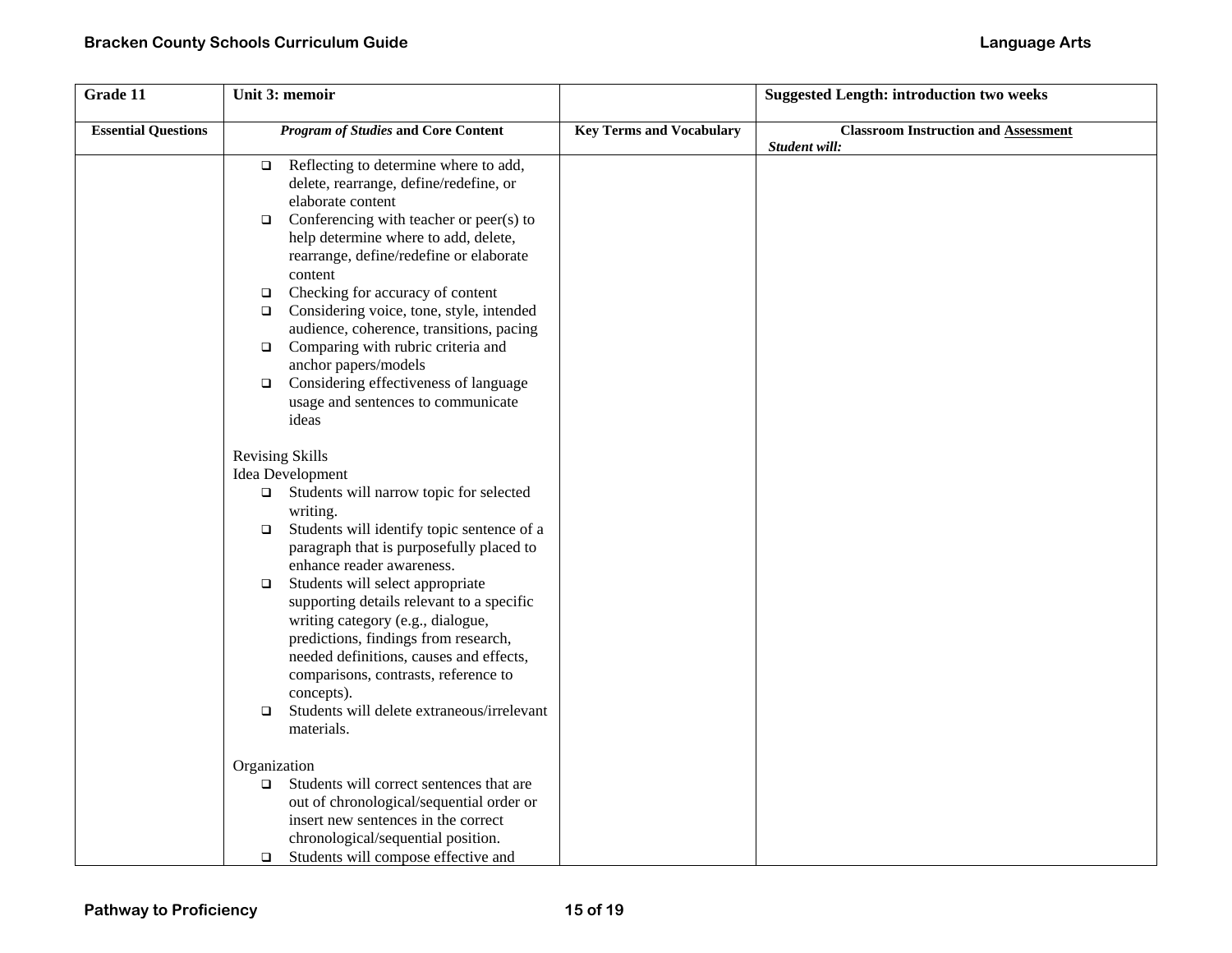| Grade 11                   | Unit 3: memoir                                                                                                                                                                                                                                                                                                                                                                                                                  |                                 | <b>Suggested Length: introduction two weeks</b>              |
|----------------------------|---------------------------------------------------------------------------------------------------------------------------------------------------------------------------------------------------------------------------------------------------------------------------------------------------------------------------------------------------------------------------------------------------------------------------------|---------------------------------|--------------------------------------------------------------|
| <b>Essential Questions</b> | <b>Program of Studies and Core Content</b>                                                                                                                                                                                                                                                                                                                                                                                      | <b>Key Terms and Vocabulary</b> | <b>Classroom Instruction and Assessment</b><br>Student will: |
|                            | subtle transitions.<br>Students will develop effective<br>$\Box$<br>introductions and closures for writing.<br>Students will apply appropriate usage of<br>$\Box$<br>parallelism (e.g. word forms, lists,<br>phrases, clauses, sentences, organization,<br>idea development).                                                                                                                                                   |                                 |                                                              |
|                            | Word Choice                                                                                                                                                                                                                                                                                                                                                                                                                     |                                 |                                                              |
|                            | Students will eliminate redundant words<br>$\Box$<br>and phrases.<br>Students will apply the most specific<br>$\Box$<br>word for use in a sentence.                                                                                                                                                                                                                                                                             |                                 |                                                              |
|                            | WR-HS-4.11.0 Editing (Conventions and<br>$\Box$<br>Mechanics)<br>Checking for correctness with self,<br>$\Box$<br>teacher, or peer(s)<br>Language usage<br>$\Box$<br>Sentence structure<br>$\Box$<br>Spelling<br>$\Box$<br>Capitalization<br>$\Box$<br>Punctuation<br>$\Box$<br>Documentation of sources<br>$\Box$<br>Using resources to support editing (e.g.,<br>$\Box$<br>spell check, dictionaries, thesauri,<br>handbooks) |                                 |                                                              |
|                            | <b>Editing Skills</b><br>Language Usage<br>$\Box$ Students will apply knowledge of<br>subject/verb agreement with both<br>singular and plural subjects.<br>Students will apply knowledge of<br>$\Box$<br>present, past and future tenses.<br>Students will apply knowledge of<br>$\Box$<br>comparative and superlative forms of<br>adjectives and adverbs.<br>Students will apply knowledge of special<br>$\Box$                |                                 |                                                              |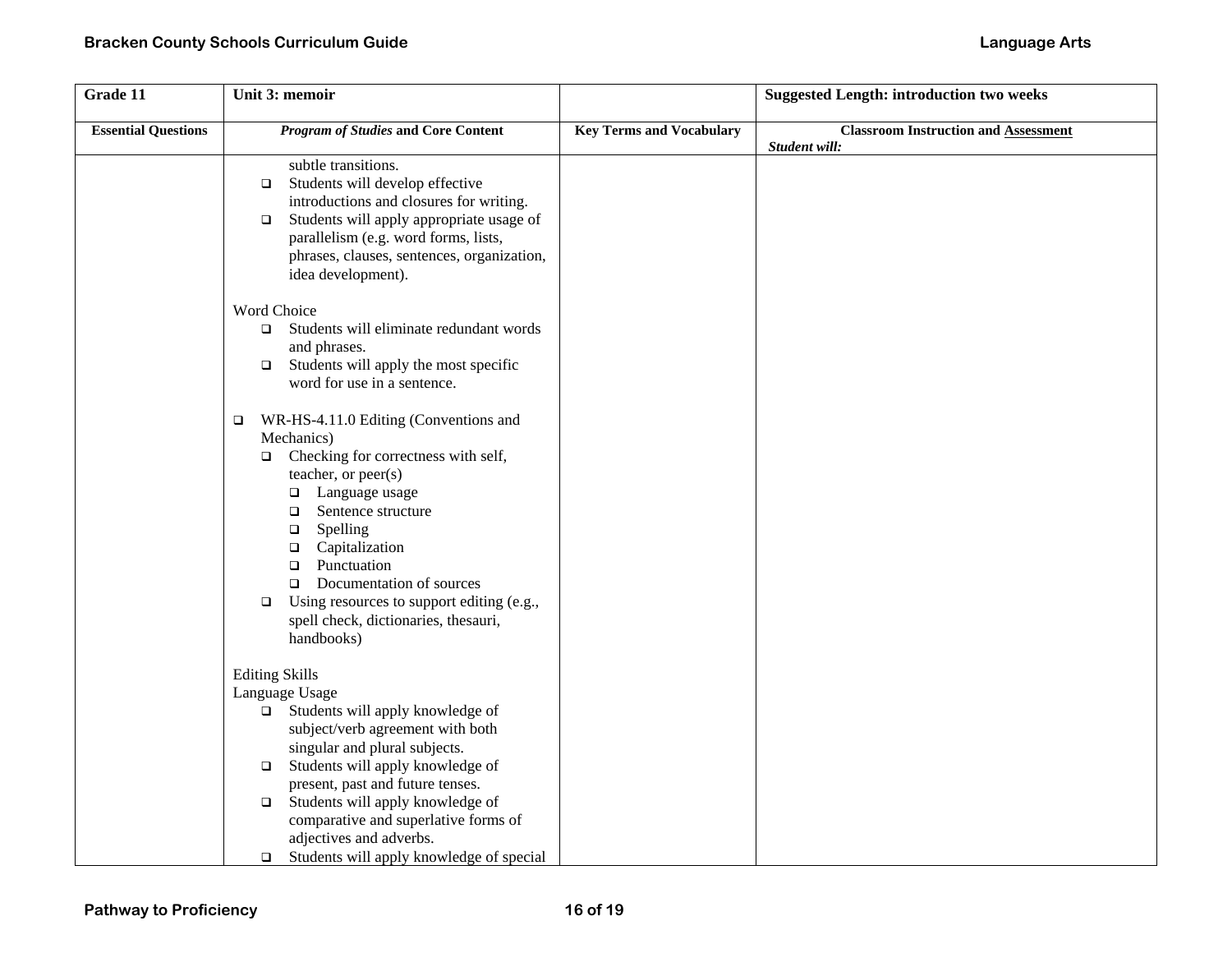| Grade 11                   | Unit 3: memoir                              |                                 | <b>Suggested Length: introduction two weeks</b> |
|----------------------------|---------------------------------------------|---------------------------------|-------------------------------------------------|
|                            |                                             |                                 |                                                 |
| <b>Essential Questions</b> | <i>Program of Studies</i> and Core Content  | <b>Key Terms and Vocabulary</b> | <b>Classroom Instruction and Assessment</b>     |
|                            |                                             |                                 | Student will:                                   |
|                            | problems in usage, (i.e., a/an, to/two/too, |                                 |                                                 |
|                            | their/there/they're) and pronoun            |                                 |                                                 |
|                            | references and double negatives.            |                                 |                                                 |
|                            | Students will apply knowledge of<br>□       |                                 |                                                 |
|                            | idiomatic expressions.                      |                                 |                                                 |

| Grade 11                                                               | <b>Unit 4: The Transcendentalists</b>                                                                                                                                                                                                                                                                                                                                                                                                                            |                                                                                                                      | <b>Suggested Length: 2 weeks</b>                                                                                                                                                                                                                                                                                                                                                                                                                                                                                                                                                                                                                          |
|------------------------------------------------------------------------|------------------------------------------------------------------------------------------------------------------------------------------------------------------------------------------------------------------------------------------------------------------------------------------------------------------------------------------------------------------------------------------------------------------------------------------------------------------|----------------------------------------------------------------------------------------------------------------------|-----------------------------------------------------------------------------------------------------------------------------------------------------------------------------------------------------------------------------------------------------------------------------------------------------------------------------------------------------------------------------------------------------------------------------------------------------------------------------------------------------------------------------------------------------------------------------------------------------------------------------------------------------------|
| <b>Essential Questions</b>                                             | <b>Program of Studies and Core Content</b>                                                                                                                                                                                                                                                                                                                                                                                                                       | <b>Key Terms and Vocabulary</b>                                                                                      | <b>Classroom Instruction and Assessment</b><br>Student will:                                                                                                                                                                                                                                                                                                                                                                                                                                                                                                                                                                                              |
|                                                                        | <b>Program of Studies</b>                                                                                                                                                                                                                                                                                                                                                                                                                                        |                                                                                                                      |                                                                                                                                                                                                                                                                                                                                                                                                                                                                                                                                                                                                                                                           |
| Who were the<br>Transcendentali<br>sts?                                | ELA-EIII-R-2 Students will read and analyze<br>□<br>classic and contemporary literature as<br>representative of the many dimensions of the<br>human experience.                                                                                                                                                                                                                                                                                                  | Ttranscend<br>$\Box$<br>Philosophy<br>$\Box$<br>Idealism<br>$\Box$<br>Analogy<br>$\Box$                              | Read and discuss characteristics and history of the<br>▫<br>transcendentalists.<br>Discuss Plato's two levels of reality and his Cave<br>$\Box$<br>Analogy (a cornerstone of transcendental thought).                                                                                                                                                                                                                                                                                                                                                                                                                                                     |
| 2.<br>What content<br>and style<br>dictated their<br>literature?       | ELA-EIII-R-3 Students will respond critically<br>$\Box$<br>to a variety of literary genres (e.g. novels,<br>essays, short stories, poetry, drama) and<br>explain how they reflect periods (e.g.<br>Renaissance, Romantic, Contemporary)                                                                                                                                                                                                                          | Divine Soul<br>$\Box$<br>Self-reliance<br>$\Box$<br>Paradox<br>$\Box$<br>Optimistic<br>$\Box$<br>Chart<br>$\Box$     | Discuss the progression of American literature by<br>$\Box$<br>comparing this new unit to the two previously taught.<br>Read Emerson and Thoreau's biography and write down<br>$\Box$<br>ten important facts about their lives. (Later, after<br>reading their works, we will note how the events of their                                                                                                                                                                                                                                                                                                                                                |
| How do their<br>3.<br>beliefs and<br>writing compare<br>to modern day? | styles, and cultures.<br>ELA-EIII-R-4 Students will apply a<br>$\Box$<br>knowledge of literary terms and concepts (e.g.<br>theme, symbolism, tone) to analyze literature.<br>ELA-EIII-R-5 Students will apply analytical<br>$\Box$                                                                                                                                                                                                                               | Literary elements<br>$\Box$<br>Analyze<br>$\Box$<br>Theme<br>$\Box$<br>Nonliteral<br>$\Box$<br>Word choice<br>$\Box$ | lives may or may not have influenced their writings and<br>outlooks on life.)<br>Read Emerson's aphorisms. Choose one and paraphrase<br>$\Box$<br>its meaning; translate the language into modern-day<br>vernacular.                                                                                                                                                                                                                                                                                                                                                                                                                                      |
| What do they<br>4.<br>teach that you<br>can apply to<br>your life?     | reading skills to make connections to the real<br>world.<br>ELA-EIII-W-1 Students will use writing-to-<br>$\Box$<br>learn (e.g., note taking, reflective response,<br>response journals, logs) as a basis for<br>developing literary writing (e.g., stories,<br>poems, scripts, plays).<br>ELA-EIII-W-2 Students will use writing-to-<br>$\Box$<br>demonstrate-learning strategies in situations<br>such as essays, essay tests, and open-response<br>questions. | Style<br>$\Box$<br>Author's position<br>$\Box$                                                                       | Share interpretations of the above translations as a<br>□<br>means to motivate class discussion.<br>Rereading strategy: define any difficult or archaic<br>$\Box$<br>language before reading Emerson and Thoreau's essays.<br>Read Emerson's essay from "Nature"<br>$\Box$<br>Note Emerson and Thoreau's use of figurative language.<br>$\Box$<br>Share personal anecdotes that relate to some of the<br>□<br>experiences Emerson has <i>felt</i> with nature: graveyard<br>hill, Hale-Bopp comet, meteor shower, the first snowfall<br>of the season, hunting in the woods, property lines that<br>cannot destroy the overall landscape (no one owns the |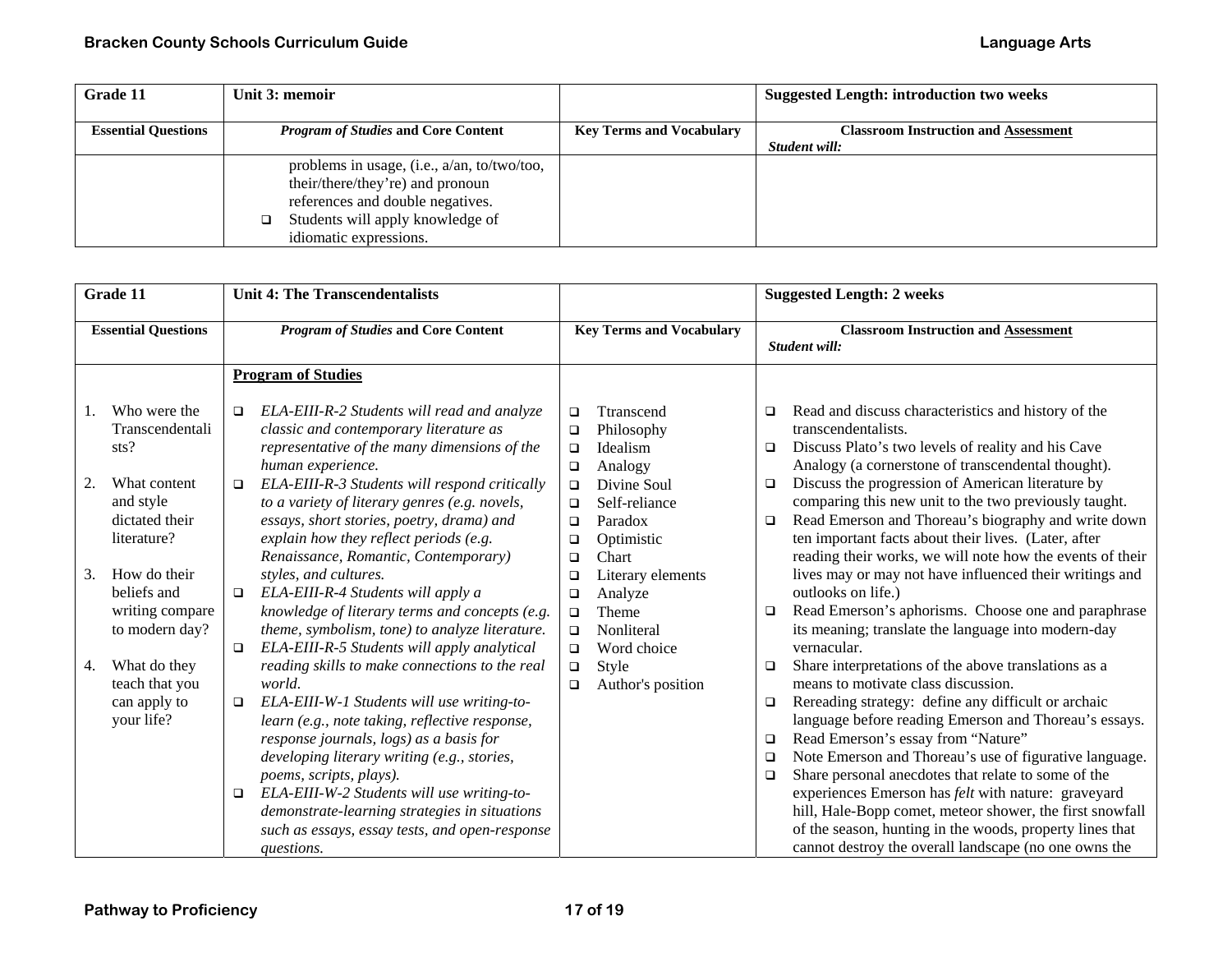| Grade 11                   | <b>Unit 4: The Transcendentalists</b>                                                                                                                                                                                                                                                                                                                                                                                                                                                                                                                                                                                                                                                                                                                                                                                                                                                                                                                                                                                                                                                                                                                                                                                                                                                                                                                                                                                                                                                                                                               |                                 | <b>Suggested Length: 2 weeks</b>                                                                                                                                                                                                                                                                                                                                                                                                                                                                                                                                                                                                                                                                                                               |
|----------------------------|-----------------------------------------------------------------------------------------------------------------------------------------------------------------------------------------------------------------------------------------------------------------------------------------------------------------------------------------------------------------------------------------------------------------------------------------------------------------------------------------------------------------------------------------------------------------------------------------------------------------------------------------------------------------------------------------------------------------------------------------------------------------------------------------------------------------------------------------------------------------------------------------------------------------------------------------------------------------------------------------------------------------------------------------------------------------------------------------------------------------------------------------------------------------------------------------------------------------------------------------------------------------------------------------------------------------------------------------------------------------------------------------------------------------------------------------------------------------------------------------------------------------------------------------------------|---------------------------------|------------------------------------------------------------------------------------------------------------------------------------------------------------------------------------------------------------------------------------------------------------------------------------------------------------------------------------------------------------------------------------------------------------------------------------------------------------------------------------------------------------------------------------------------------------------------------------------------------------------------------------------------------------------------------------------------------------------------------------------------|
| <b>Essential Questions</b> | <b>Program of Studies and Core Content</b>                                                                                                                                                                                                                                                                                                                                                                                                                                                                                                                                                                                                                                                                                                                                                                                                                                                                                                                                                                                                                                                                                                                                                                                                                                                                                                                                                                                                                                                                                                          | <b>Key Terms and Vocabulary</b> | <b>Classroom Instruction and Assessment</b><br>Student will:                                                                                                                                                                                                                                                                                                                                                                                                                                                                                                                                                                                                                                                                                   |
|                            | <b>Core Content – Reading</b><br>RD-11.1.0.1 Students will interpret literal<br>$\Box$<br>or non-literal meanings of words in a<br>passage. DOK 2<br>RD-11-1.0.4 Students will interpret the<br>$\Box$<br>meaning of jargon, dialect, or specialized<br>vocabulary found in a passage. DOK 2<br>RD-11-2.0.1 Students will paraphrase<br>$\Box$<br>information in a passage. DOK 2<br>RD-11-2.0.5 Students will interpret<br>$\Box$<br>concrete or abstract terms using context<br>from the passage. DOK 2<br>RD-11-2.0.6 Students will explain the main<br>$\Box$<br>ideas of a passage and identify the key<br>ideas or information that support them.<br>DOK <sub>3</sub><br>RD-11-4.0.1 Students will analyze the content<br>$\Box$<br>or make connections as it applies to students'<br>lives (text-to-self), real-world issues (text-to-<br>world) or other texts (text-to-text).<br>RD-11-4.0.2 Students will use evidence from<br>$\Box$<br>a passage to formulate opinions in response to<br>a reading passage.<br>RD-11-5.0.1 Students will compare and<br>$\Box$<br>contrast the characteristics of a variety of<br>literary genres. DOK 3<br>RD-10-5.0.2 Students will analyze or<br>$\Box$<br>evaluate the effectiveness of literary<br>elements (e.g., theme, characterization,<br>setting, point of view, conflict and<br>resolution, plot, structure) within a<br>passage. DOK 3<br>RD-11-5.0.3 Students will analyze the<br>$\Box$<br>author's use of literary devices in a passage<br>(e.g., symbolism, irony, analogies, imagery, |                                 | view), and the unusually beautiful Autumn day on Sept.<br>11 when something so tragic occurred.<br>Read Emerson's essay from "Self-Reliance"<br>$\Box$<br>Read parts of Thoreau's book from "Walden"<br>$\Box$<br>Take a personality profile test on the Internet that<br>$\Box$<br>assesses what kind of thinker students are and compare<br>to the transcendentalists who "think" with their intuition<br>as opposed to using logic: the ole' heart vs. head. This<br>will help relate transcendentalism to their own lives.<br>Use graphic organizer to compare contrast Emerson and<br>$\Box$<br>Thoreau's transcendental views.<br>Review by completing multiple choice questions<br>$\Box$<br><b>Short Answer Test with OR</b><br>$\Box$ |
|                            | figurative language). DOK 3                                                                                                                                                                                                                                                                                                                                                                                                                                                                                                                                                                                                                                                                                                                                                                                                                                                                                                                                                                                                                                                                                                                                                                                                                                                                                                                                                                                                                                                                                                                         |                                 |                                                                                                                                                                                                                                                                                                                                                                                                                                                                                                                                                                                                                                                                                                                                                |